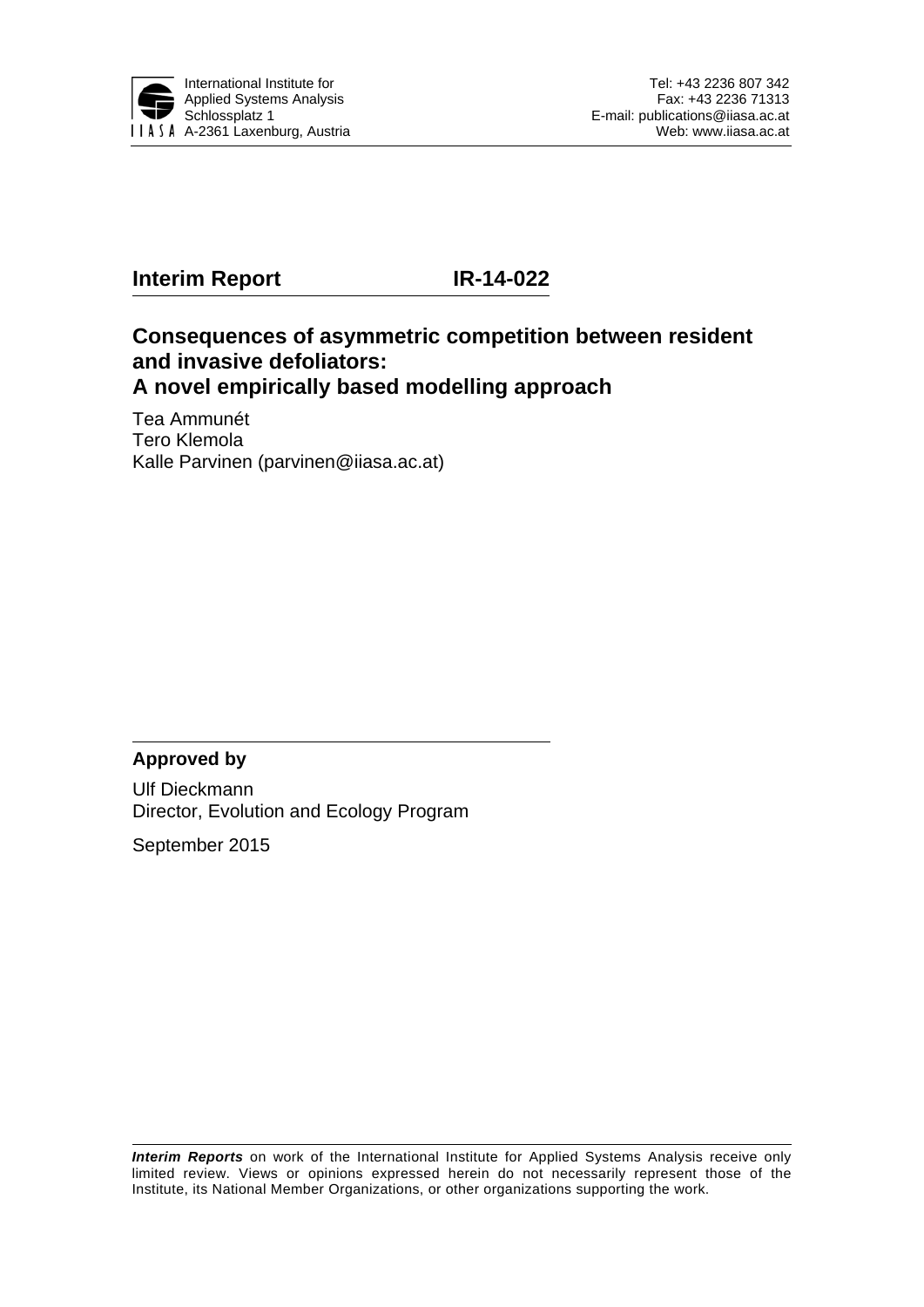## **\*Manuscript**

| $\mathbf{1}$             | Consequences of asymmetric competition between resident and invasive defoliators: a                  |
|--------------------------|------------------------------------------------------------------------------------------------------|
| $\overline{c}$           | novel empirically based modelling approach                                                           |
| 3                        |                                                                                                      |
| $\overline{\mathcal{A}}$ | Tea Ammunét <sup>1,2</sup> , Tero Klemola <sup>2</sup> and Kalle Parvinen <sup>3,4</sup>             |
| 5                        |                                                                                                      |
| $\sqrt{6}$               | <sup>1</sup> Department of Ecology, Swedish University of Agricultural Sciences, SE-75007, Uppsala,  |
| $\boldsymbol{7}$         | Sweden, <sup>2</sup> Section of Ecology, Department of Biology, University of Turku, FI-20014 Turku, |
| $8\,$                    | Finland, <sup>3</sup> Department of Mathematics and Statistics, University of Turku, FI-20014 Turku, |
| $\overline{9}$           | Finland, <sup>4</sup> Evolution and Ecology Program, International Institute for Applied             |
| 10                       | Systems Analysis (IIASA), A-2361 Laxenburg, Austria                                                  |
| 11                       |                                                                                                      |
| 12                       | Corresponding author: Tea Ammunét                                                                    |
| 13                       | Department of Ecology, Swedish University of Agricultural Sciences                                   |
| 14                       | <b>Box 7044</b>                                                                                      |
| 15                       | SE-75007 Uppsala, Sweden                                                                             |
| 16                       | E-mail: tea.ammunet@slu.se                                                                           |
| 17                       | Telephone: +46 18 672476                                                                             |
| 18                       | Fax: +46 18 672890                                                                                   |
| 19                       |                                                                                                      |
| 20                       | Keywords: Adaptive dynamics, branching-extinction cycle, parasitism, population cycles,              |

predation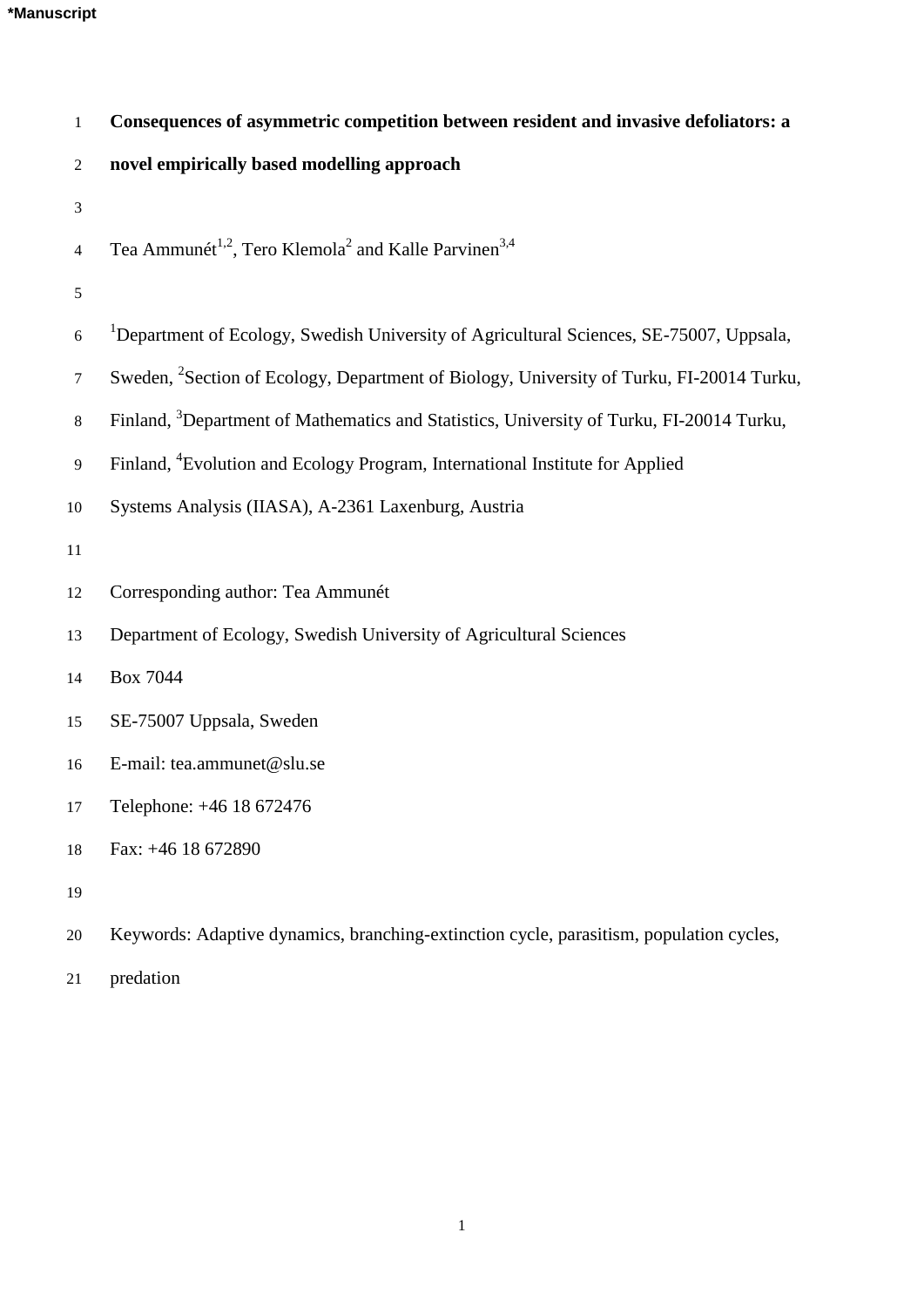#### **Abstract**

 Invasive species can have profound effects on a resident community via indirect interactions among community members. While long periodic cycles in population dynamics can make the experimental observation of the indirect effects difficult, modelling the possible effects on an evolutionary time scale may provide the much needed information on the potential threats of the invasive species on the ecosystem. Using empirical data from a recent invasion in northernmost Fennoscandia, we applied adaptive dynamics theory and modelled the long term consequences of the invasion by the winter moth into the resident community. Specifically, we investigated the outcome of the observed short-term asymmetric preferences of generalist predators and specialist parasitoids on the long term population dynamics of the invasive winter moth and resident autumnal moth sharing these natural enemies. Our results indicate that coexistence after the invasion is possible. However, the outcome of the indirect interaction on the population dynamics of the moth species was variable and the dynamics might not be persistent on an evolutionary time scale. In addition, the indirect interactions between the two moth species via shared natural enemies were able to cause asynchrony in the population cycles corresponding to field observations from previous sympatric outbreak areas. Therefore, the invasion may cause drastic changes in the resident community, for example by prolonging outbreak periods of birch-feeding moths, increasing the average population densities of the moths or, alternatively, leading to extinction of the resident moth species or to equilibrium densities of the two, formerly cyclic, herbivores.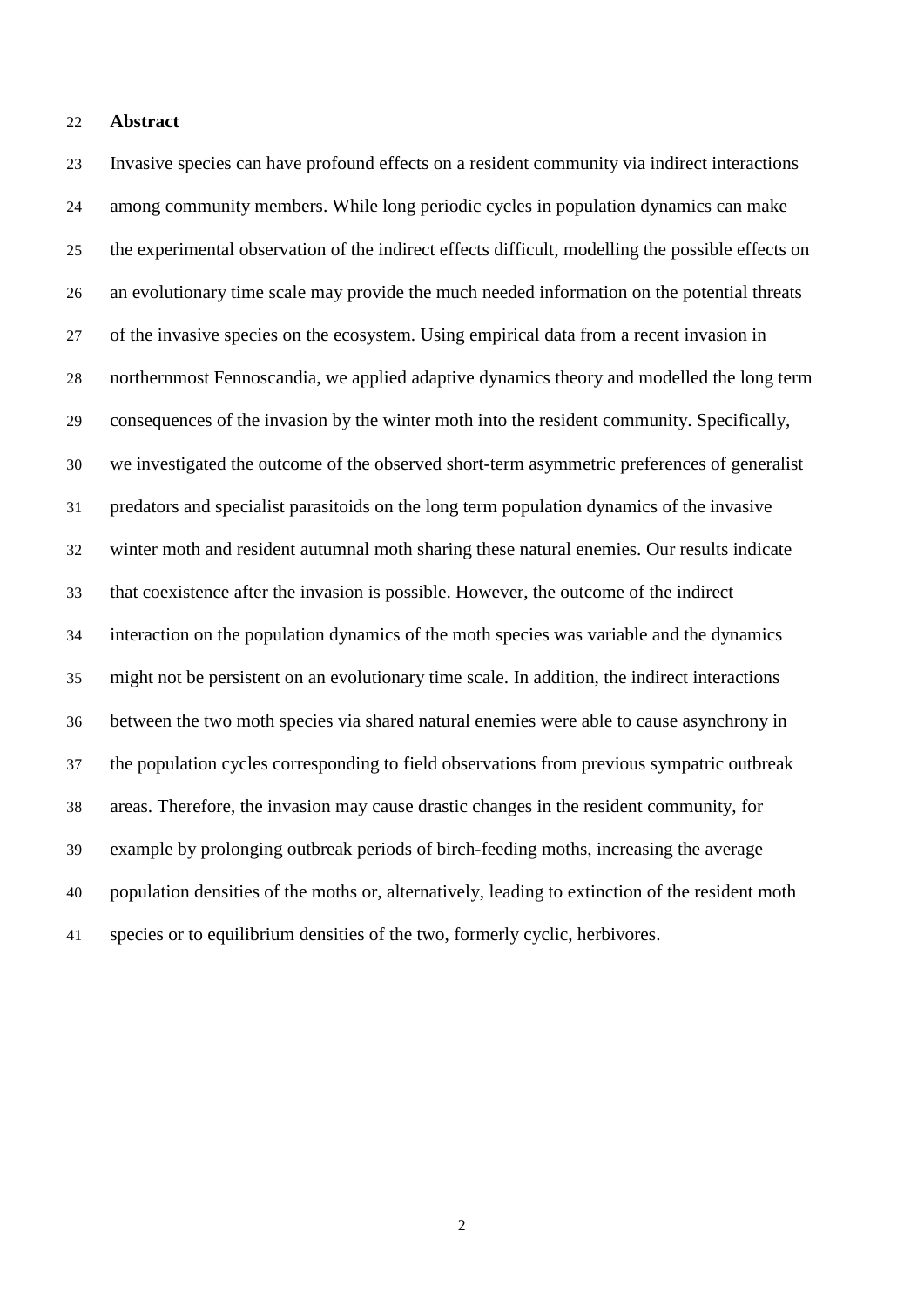#### **1. Introduction**

 Interspecific interactions act in unison with other factors in shaping species composition in ecosystems. Competition (in a broad sense) has been proposed as being one of the major forces defining the structure of various communities (Holt, 1977; van Veen et al., 2006). For herbivorous insect communities, the role of interspecific competition in defining species composition has been debated for several decades (Hairston et al., 1960; Connell, 1983). More recently, the importance of direct and indirect interspecific competition in structuring herbivore communities has become more clear (Harrison and Karban, 1986; Denno et al., 1995; Redman and Scriber, 2000; van Veen et al., 2006, 2009; Kaplan and Denno, 2007; Tack et al., 2009).

 Invasive species entering a new environment are able to cause drastic changes in the invaded environment. Forest insect herbivores are known to be able to affect the invaded ecosystems particularly by altering interspecific interactions via trophic cascades (Kenis et al., 2009). Vice versa, a successful invasion of new insect species into a system is affected by interactions with competitors and natural enemies. Coexistence of an invasive and a resident species competing for resources has been extensively studied. According to classical theoretical work (MacArthur 1970; Schoener, 1974; Chesson, 2000), invasion and coexistence of two competing species is possible when intraspecific competition overrules interspecific competition. Predation, on the other hand, may hinder or stop the advancement of an invasion, if the invasive prey suffers from Allee effects at the range edge (Owen and Lewis, 2001). Then again, an invader can invade a system if specialist predators are not present, or if it can sustain higher levels of generalist predators than the resident species (e.g. Holt et al., 1994; Menéndez et al., 2008). The latter case of apparent competition arises through an indirect interaction between the two species mediated by the numerical response of a common enemy to the increased population density of the invader (Holt, 1977). The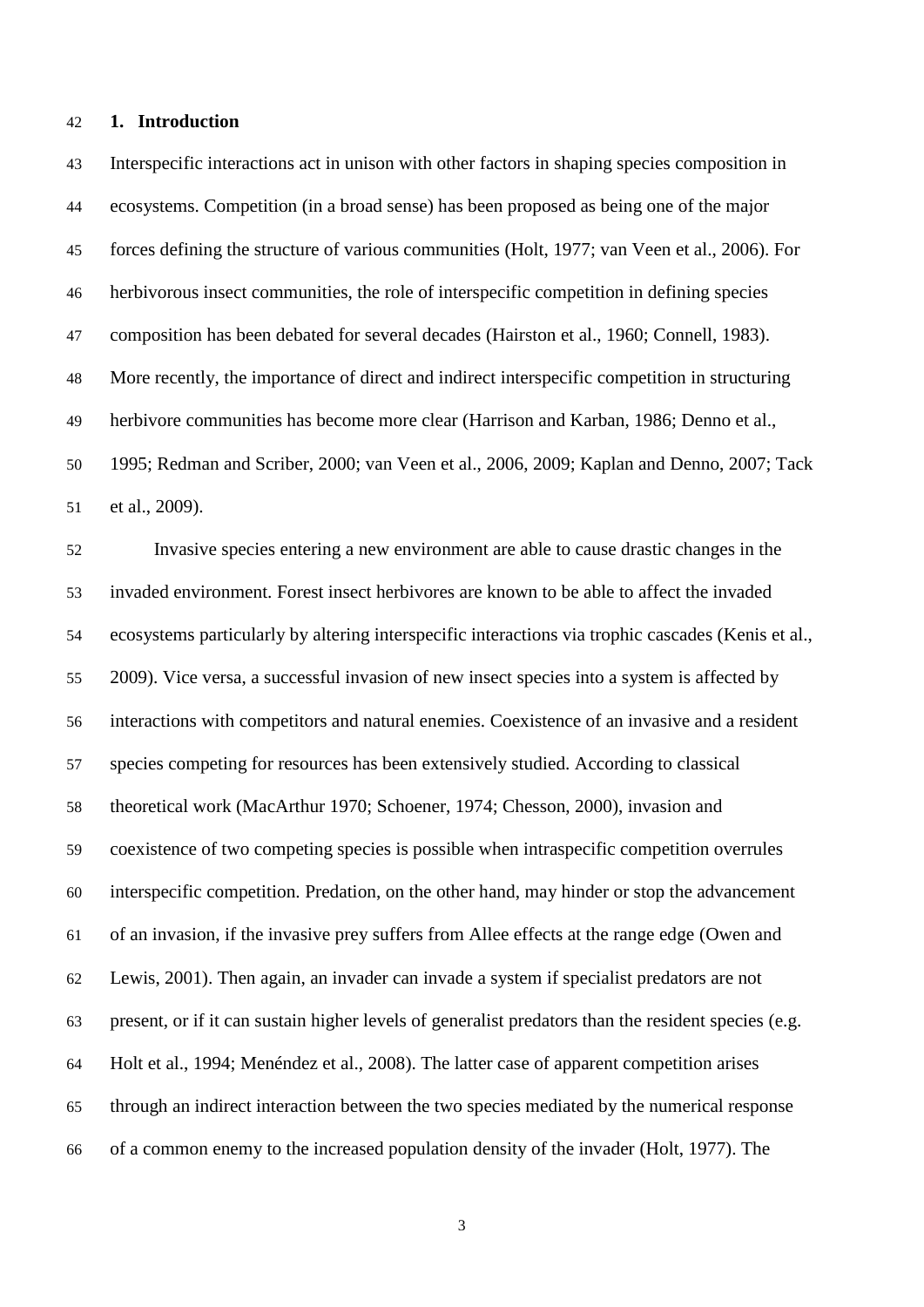subordinate resident species may either be outcompeted from a location or evolve to utilize enemy-free space, in which case coexistence might be possible (see for example Ishii and Shimada, 2012).

 When both resource and apparent competition take place in a community, coexistence is more likely, if the invader and the resident species show a trade-off in competitive ability and vulnerability to predation (Chesson and Kuang 2008). When higher competition ability affects fecundity or vulnerability to predation in a particularly asymmetric way, competition between species increases the probability of coexistence (Abrams, 1999; Nattrass et al., 2012; Heard and Sax, 2013). Indeed, combining resource competition and predation pressure, Chesson and Kuang (2008) showed that, coexistence is not likely, if species niches do not differentiate from each other and there is no trade-off between predation and competition. Furthermore, shared predation may also limit the range of coexistence of competing species when predation occurs on a geographical gradient (Holt and Barfield, 2009).

 Furthermore, invasions are more probable in heterogeneous environments, whether the native community is biologically or temporally heterogeneous (reviewed in Melbourne et al., 2007). In temporally heterogeneous communities, where the more vulnerable prey competing with the invader exhibits cycles with the shared predator, the conditions for coexistence with the less vulnerable invader may be restricted (Abrams, 1999). In another study, Holt and Barfield (2003) found several possible outcomes for the range of species coexistence when a shared predator population exhibited temporal variation (Holt and Barfield, 2003).

 Recently not only the effects of invaders on the interactions in a community but also the potential evolutionary effects of invasions on the resident community have come to broader attention (Sakai et al., 2001; Pintor et al., 2011; Jones and Gomulkiewicz, 2012). When evolution of the traits affecting competition and/or fecundity are under consideration, it has been found that 1) asymmetric competition may promote evolutionary branching between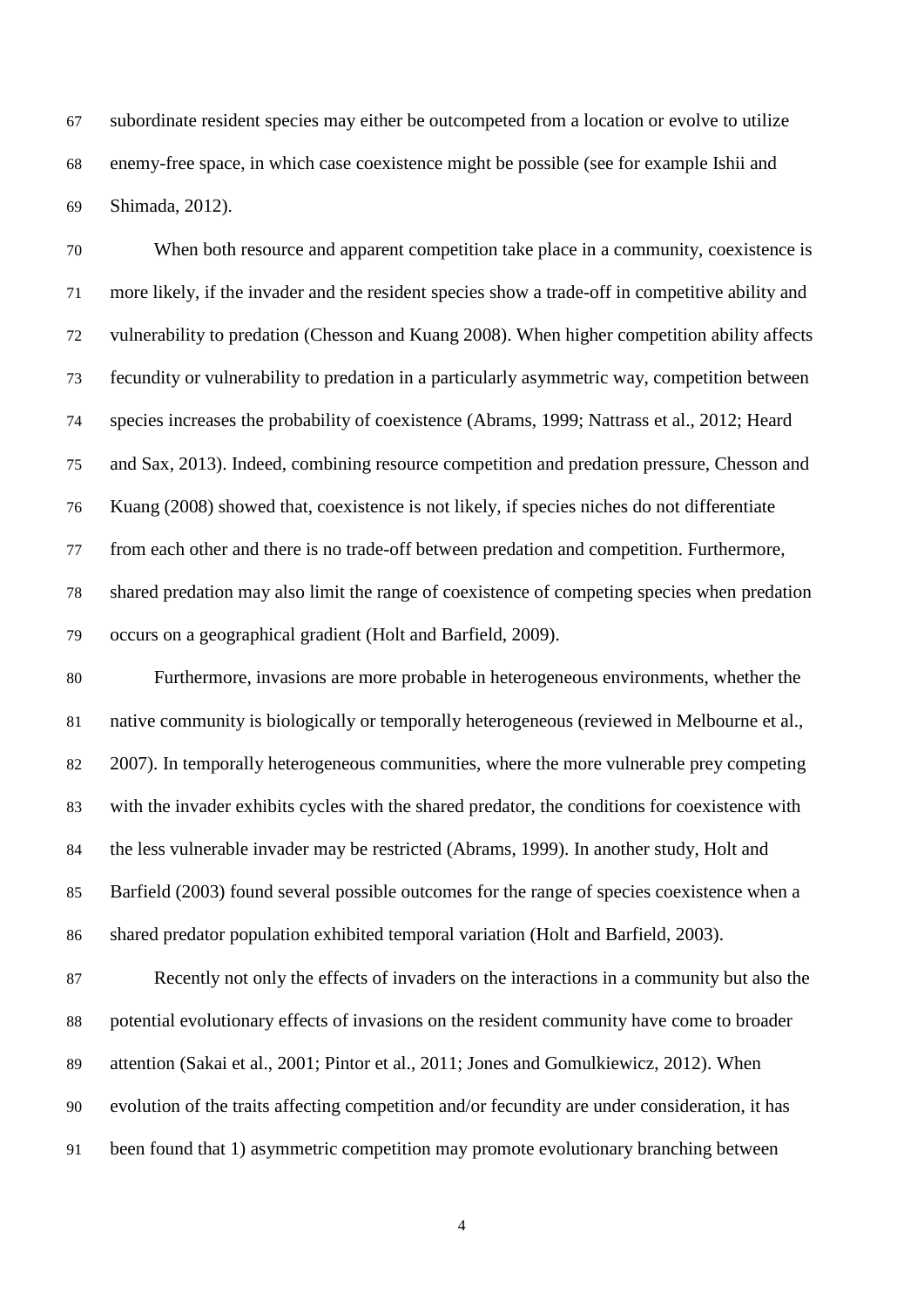competing species in some cases (Kisdi 1999), 2) invasions of an alternative prey may destabilize the coevolutionary system between predator's attack ability and prey's defence (Mougi, 2010), 3) coexistence may be more restricted when evolution of consumer traits of resource choice instead of ecological consequences are considered (Egas et al., 2004) and 4) adaptation after invasion of a consumer into a system with competing consumer and a shared predator might promote coexistence (Abrams and Chen, 2002a).

 Of the indirect mechanisms structuring terrestrial herbivore communities, apparent competition is a highly plausible, but little studied phenomenon (Morris et al., 2004, 2005; van Veen et al., 2006). In particular, surprisingly few studies have been made of apparent competition in the context of invasive insect species (Settle and Wilson, 1990; Redman and Scriber, 2000; Juliano and Lounibos, 2005; Kenis et al., 2009; Péré et al., 2010). Even fewer studies have looked at the evolutionary consequences of such interspecific interactions (Lau, 2012). As a consequence of apparent competition, the common natural enemy may, in some localities, cause the extinction of all but one species. This situation, termed dynamic monophagy (Holt and Lawton, 1993) may prevent observation of apparent competition (Holt and Lawton, 1994). However, invasions by non-native species into new environments create a stage for observing apparent competition before the ongoing interactions are obscured over time or by evolutionary changes in the community interactions.

 A good example of an ongoing invasion, well suited for studying numerous ecological questions, is located in northern Fennoscandia. Here, the cyclic winter moth [*Operophtera brumata* L (Lepidoptera: Geometridae)] has recently extended its outbreak range to include parts of northernmost Finland and Norway (Hagen et al., 2007; Jepsen et al., 2008, 2009; Klemola et al., 2008). The invasion of this forest lepidopteran was likely promoted by warming temperatures due to climate change (Bylund, 1999; Jepsen et al., 2008, 2011; Ammunét et al., 2012). As a consequence of the invasion, the winter moth has already caused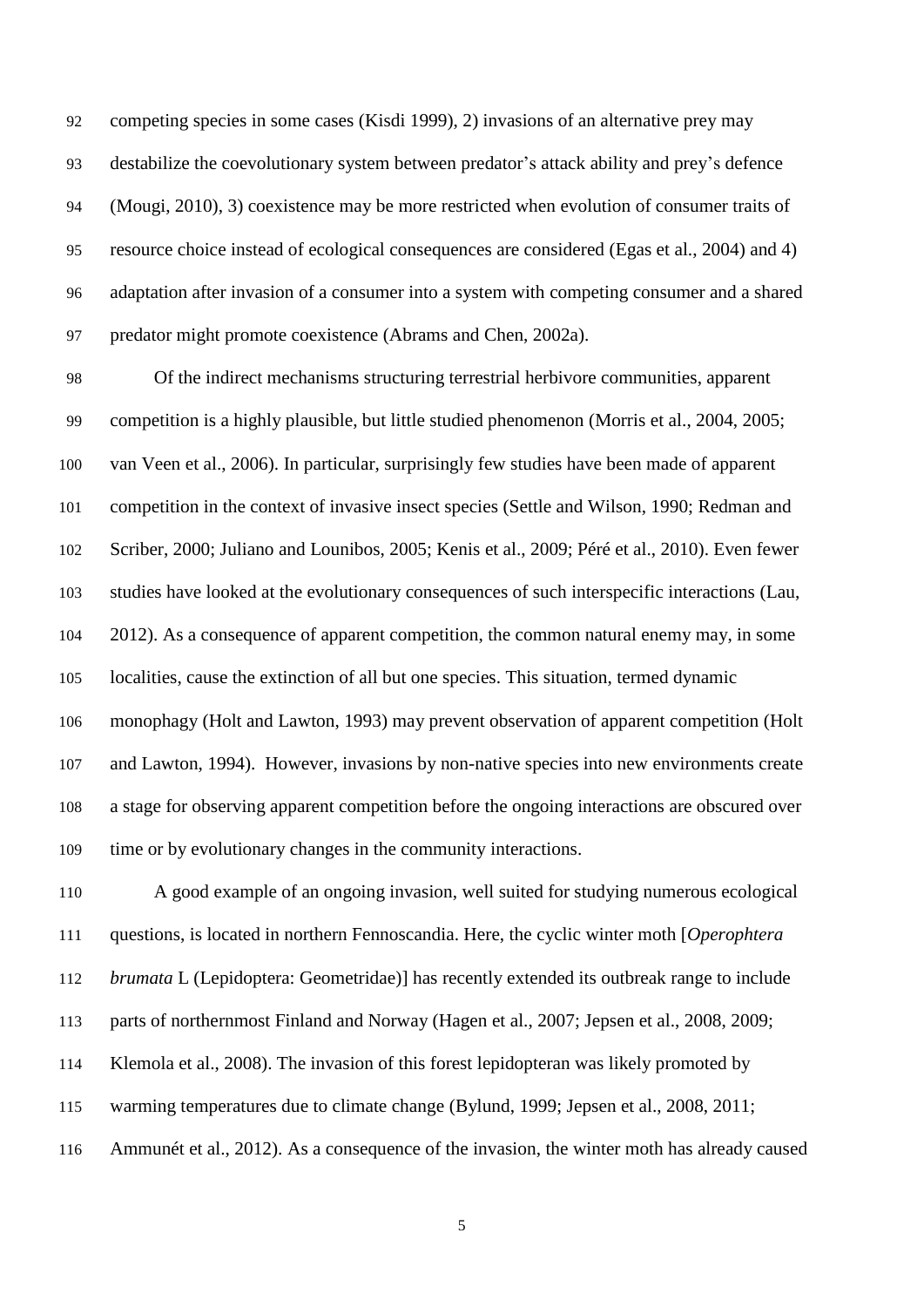visible defoliation and tree deaths in its main host plant, the mountain birch [*Betula pubescens* ssp. *czerepanovii* (Orlova) Hämet-Ahti] in large areas far away from its earlier outbreak range (Tenow, 1972; Klemola et al., 2007, 2008; Jepsen et al., 2008, 2009). These areas were previously dominated by the autumnal moth [*Epirrita autumnata* (Borkhausen) (Lepidoptera: Geometridae)], which also feeds on the mountain birch. The 9–11-year population cycle of the autumnal moth is a well-studied phenomenon (Tenow, 1972; Lehtonen, 1987; Haukioja et al., 1988; Klemola et al., 2002), and recent empirical evidence suggests that parasitism by hymenopteran parasitoids is the driving agent in continental parts of the northern 125 Fennoscandia, where winter moths have very recently spread (Klemola et al., 2008, 2010). There the 9–11-year population cycles of the species have often been observed to be phase-locked, but with winter moth cycle phases lagging 1–3 years compared with those of the autumnal moth (Tenow, 1972; Hogstad, 2005; Tenow et al., 2007). These asynchronous population cycles have also been observed in the new area of sympatric occurrence, imposing almost continuous high defoliation pressure on the shared host plant (Fig. 1, Klemola et al., 2008, 2009). The continuous defoliation due to phase-lagged symmetric outbreak peaks rules out the possibility of the cycles being resource driven. Therefore, the interactions between the resident autumnal moth and the invasive winter moth have recently come under study with the aim of discovering which regulating agent might allow the two herbivore species, while sharing the same host, to cycle in an asynchronous way. Studies have been carried out concerning direct competition, apparent competition via shared host plant (Ammunét et al., 2010), and possible evolutionary effects through changes in host plant resistance (Ammunét et al., 2011). None of these interactions have been observed to be strong enough to drive such population dynamics.

 As suggested by theoretical approaches (Abrams, 1999; Nattrass et al., 2012), asymmetric preferences of generalist predators and specialist parasitoids causing apparent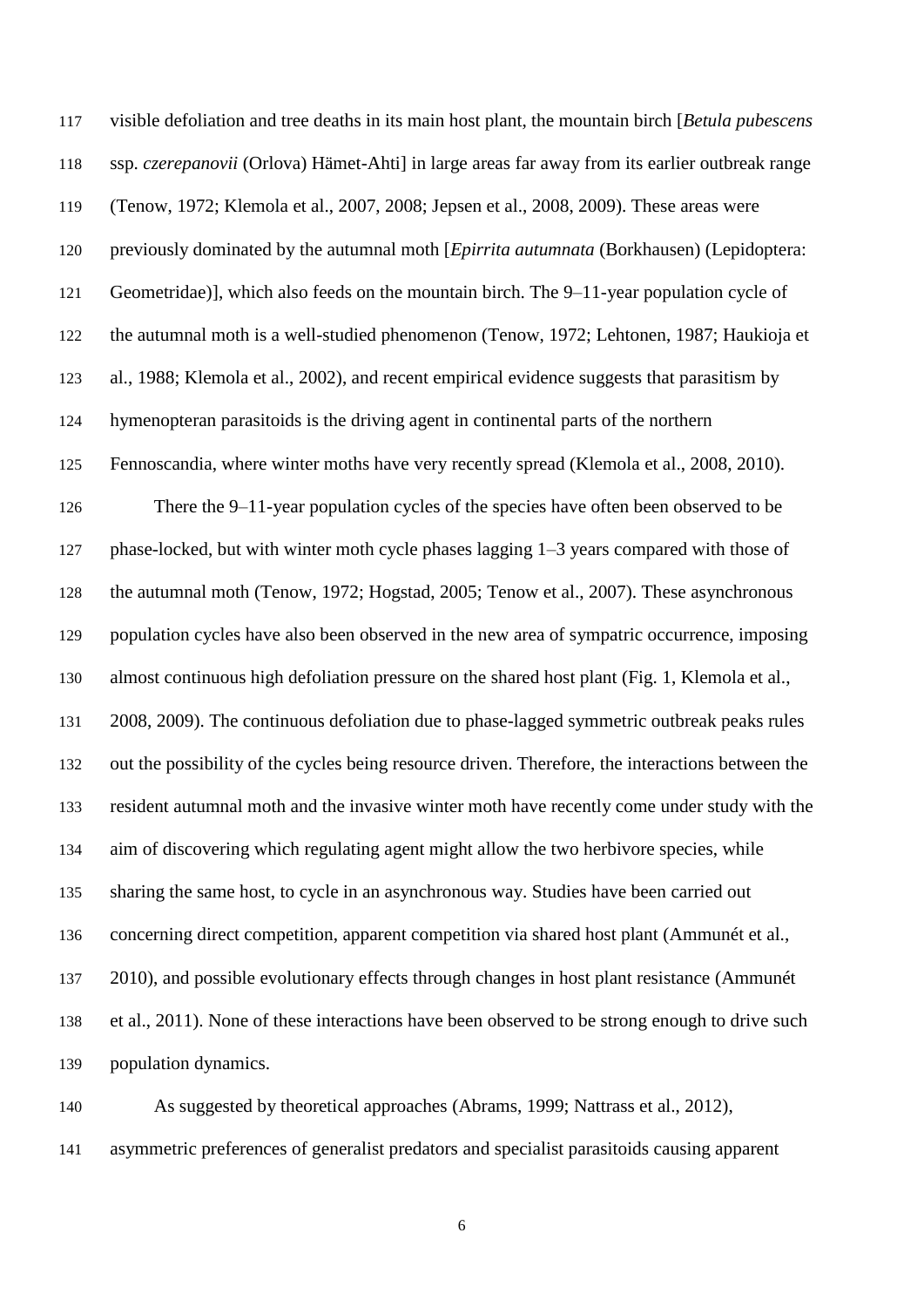competition are a plausible explanation for the coexistence of two cycling moths. In addition, apparent competition may act as an explanation for the phase-lagged cycles of the winter moth (Klemola et al., 2008, 2009). A strong preference of a shared natural enemy for one of the two moth species may suppress the densities of the preferred moth species and allow the densities of the other moth species to increase (Klemola et al., 2009). Generalist predators are likely to only affect the species in low population densities due to lack of strong numerical response or quickly saturating functional response to prey densities (Turchin, 2003; Heisswolf et al., 2009). Specialist parasitoids, however, are able to respond to high population densities (Berryman, 1996; Klemola et al., 2010) and affect the moth population dynamics to a large extent.

 Recent studies have shown differences in the preference of specialist parasitoids and generalist pupal predators on the two moth species in the continental mountain birch ecosystem (Heisswolf et al., 2009; Klemola et al., 2009, T. Klemola, unpublished data). The parasitism rates and the diversity of the parasitoid assemblage seemed to be higher for autumnal moths than for winter moths (Klemola et al., 2009), at least locally and immediately after the density peak of the former species. In contrast, invertebrate pupal predators (such as beetles) seem to prefer winter moths over autumnal moths. Winter moth pupae have been observed to come under attack as much as three times more frequently than autumnal moth pupae (Heisswolf et al., 2009; Klemola et al., 2009, T. Klemola, unpublished data). Although parasitism and predation rates are known to differ and vary temporarily and geographically between the species (see for example Vindstad et al., 2010; Schott et al., 2012), it is likely that asymmetries in predator/parasitoid preferences are needed for the coexistence of the two similar moth species on longer time scale. Futhermore, although short-term apparent competition was not observed in the findings of the one-year study (Klemola et al., 2009), the asymmetric preferences of the predators may be reflected as long-term apparent competition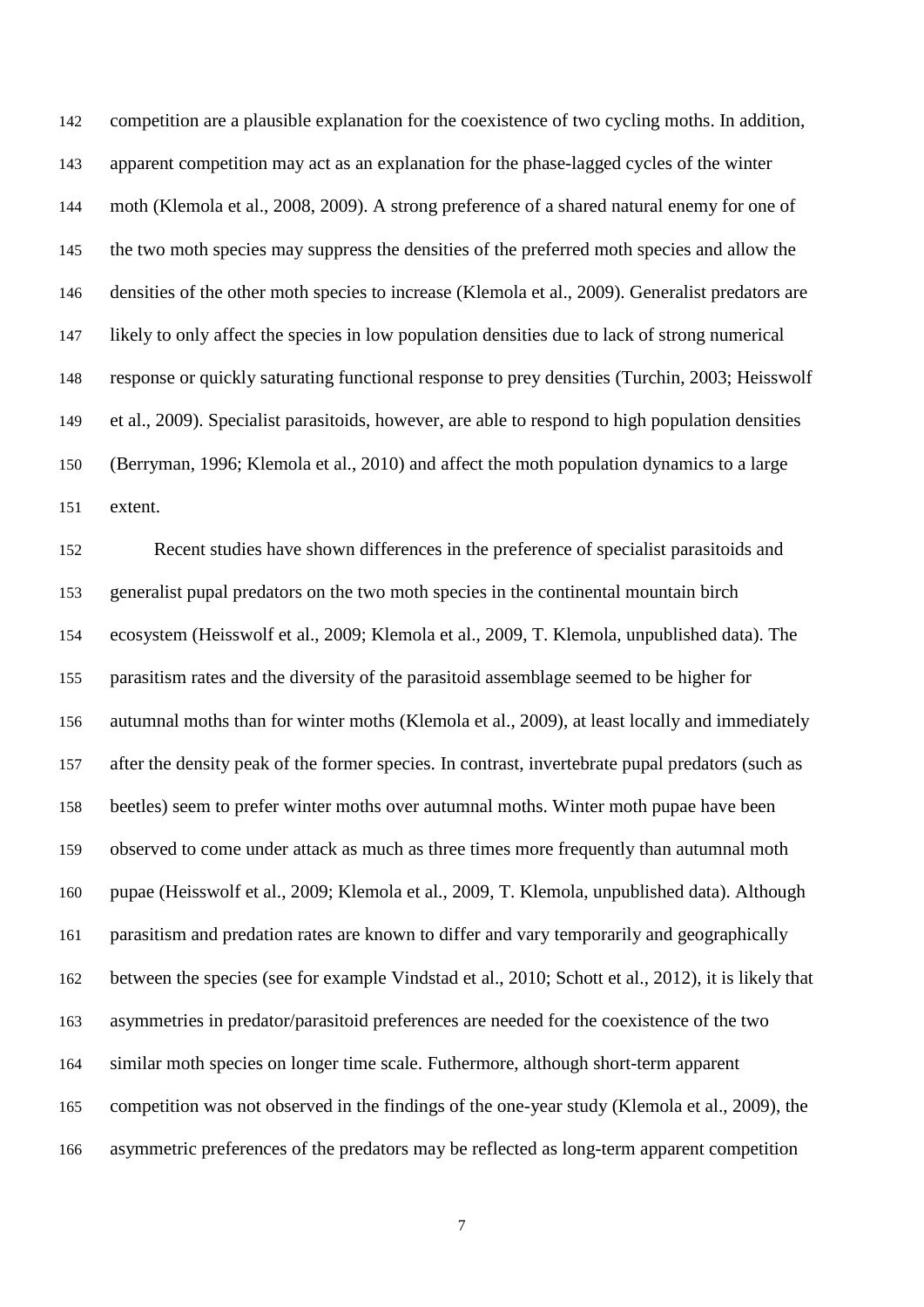between the two cyclic defoliators. However, due to the long periodic cycles for both of the moth species, an experimental approach to study the possible consequences of long-term effects of generalist and specialist predation, potentially leading to apparent competition, is challenging, requiring a study period of several decades. Thus, we present here a modelling approach to predict the consequences of the asymmetric effects of natural enemies.

 In this paper we constructed a model with one or two host species (moths) and one parasitoid species using a Nicholson-Bailey type discrete-time host-parasitoid model. In order to take into account also the generalist predators, the model was split into two parts. We used empirical data from the autumnal and winter moth system in northern Fennoscandia as a guideline for the model construction and for the parameter values.

 The two moth species were considered to diverge only in two parameters, *s* and *m*, depicting the effects of the asymmetric preference of the generalist pupal predators and the effects of the asymmetric preference of the parasitoids, respectively. By assuming a linear trade-off between the two parameters, the model depicts the effects of generalist predators and specialist parasitoids simultaneously on the population dynamics of the moth species.

 Our first aim was to investigate how the observed asymmetric predation and parasitism preferences might affect the coexistence of the invader and the closely related resident autumnal moth. We first investigated the one host-parasitoid model and then performed an invasion analysis, calculating the invasion fitness (long-term exponential growth rate) of the species. Our second aim was to investigate, if long-term apparent competition could be observed for parameter combinations allowing for coexistence. In addition, we were interested in what consequences the asymmetries might have on the population dynamics of the moth species on an evolutionary time scale. As the invasion in the studied system is still a relatively new phenomenon, using the adaptive dynamics theory to investigate the evolving interactions between a resident and an invader brings us valuable information on the possible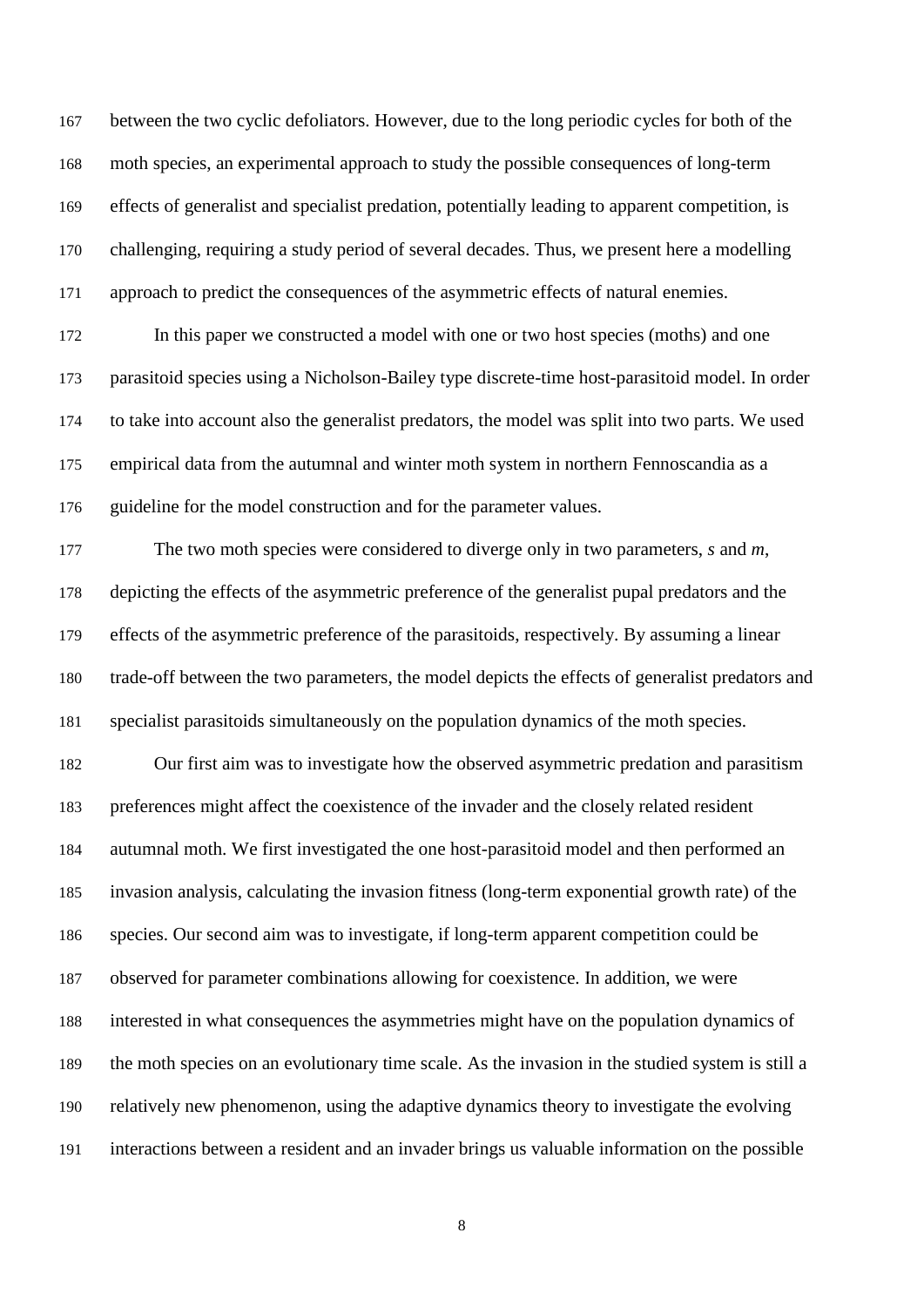- development of the invaded community. A similar approach has been previously suggested
- (Mooney and Cleland, 2001; Pintor et al., 2011), but we know of no other study that has
- applied this technique in order to study the consequences of an ongoing invasion.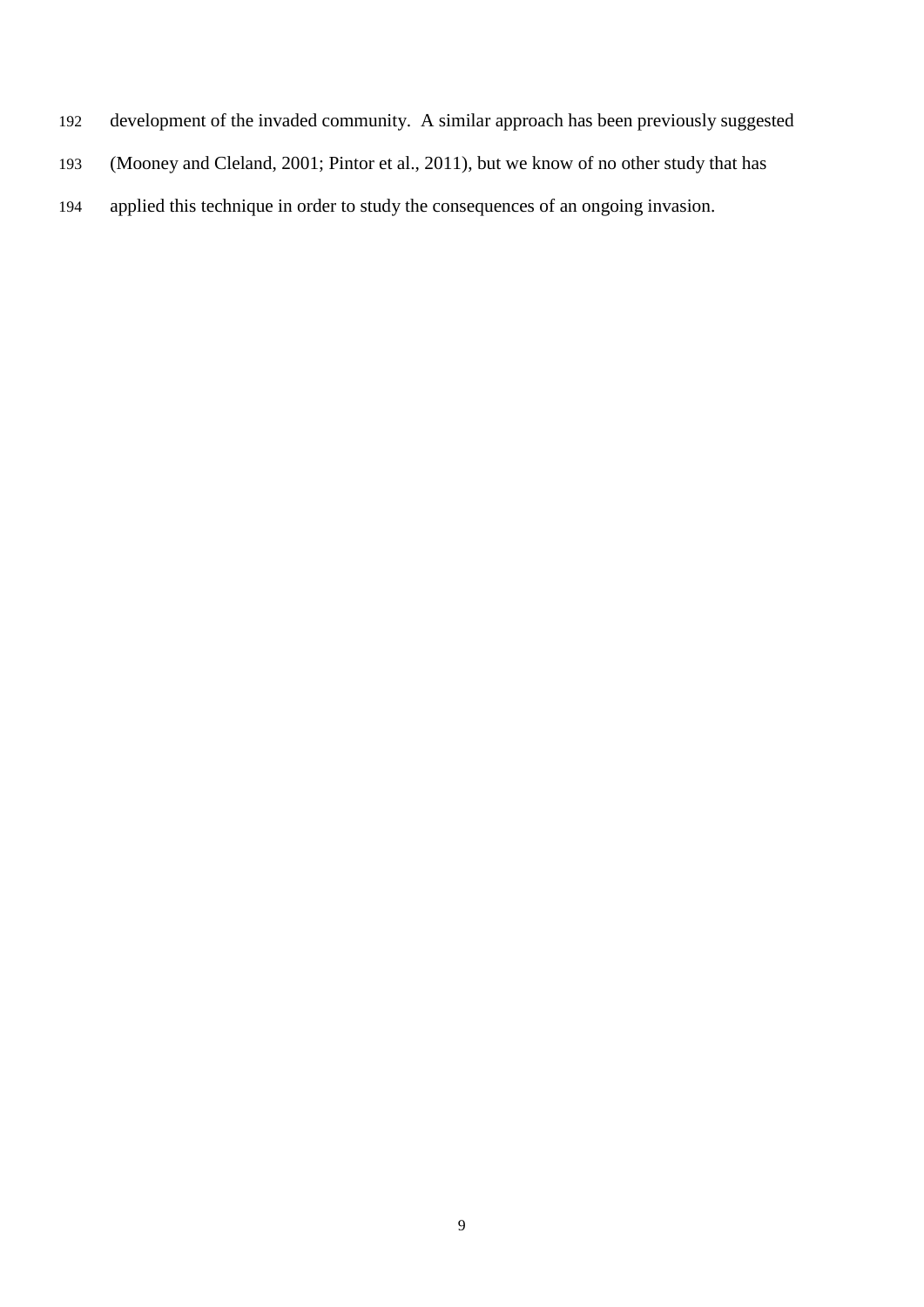#### **2. Calculations**

#### *2.1 Empirical background*

 The autumnal and winter moths are univoltine, medium-sized (wingspread ca 3–4 cm), cryptic, forest-dwelling moths. Autumnal moth adults eclose from mid-August onwards and the males start to actively seek their less mobile mates. Winter moth adults eclose a couple of weeks later and the females are wingless. Females of both species lay eggs on tree trunks, branches and shoots, where the eggs overwinter. The foliage-feeding larvae emerge in the spring. The larvae experience five instars from late May to mid-July in northern Fennoscandia, and pupate in the soil.

 The 9–11-year cycle of the continental autumnal moth populations seems to be driven by delayed density-dependent effects of hymenopteran parasitoids (Klemola et al., 2008, 2010) acting as facultative specialists in these areas with a low number of alternative hosts. In addition, winter moths seem to display population cycles with a period of 9–11 years in the original outbreak area (Tenow, 1972).

 In previous sympatric outbreak areas, closer to the relatively mild coastal areas of northern Fennoscandia, the populations of the two moth species most often occupy areas at slightly different altitudes (Bylund, 1999; Hagen et al., 2007). Where the outbreak areas overlap, the asymmetric population dynamics of the two moth species can be observed (Figure 1). In the new area of sympatric occurrence winter moths share generalist predators and some of the specialist parasitoids with autumnal moths (Klemola et al., 2009, 2010). The parasitoid assemblage includes egg, early and late larval (both solitary: one new parasitoid emerges from the host and gregarious: several new parasitoids emerge from the host), and pupal parasitoids for both species.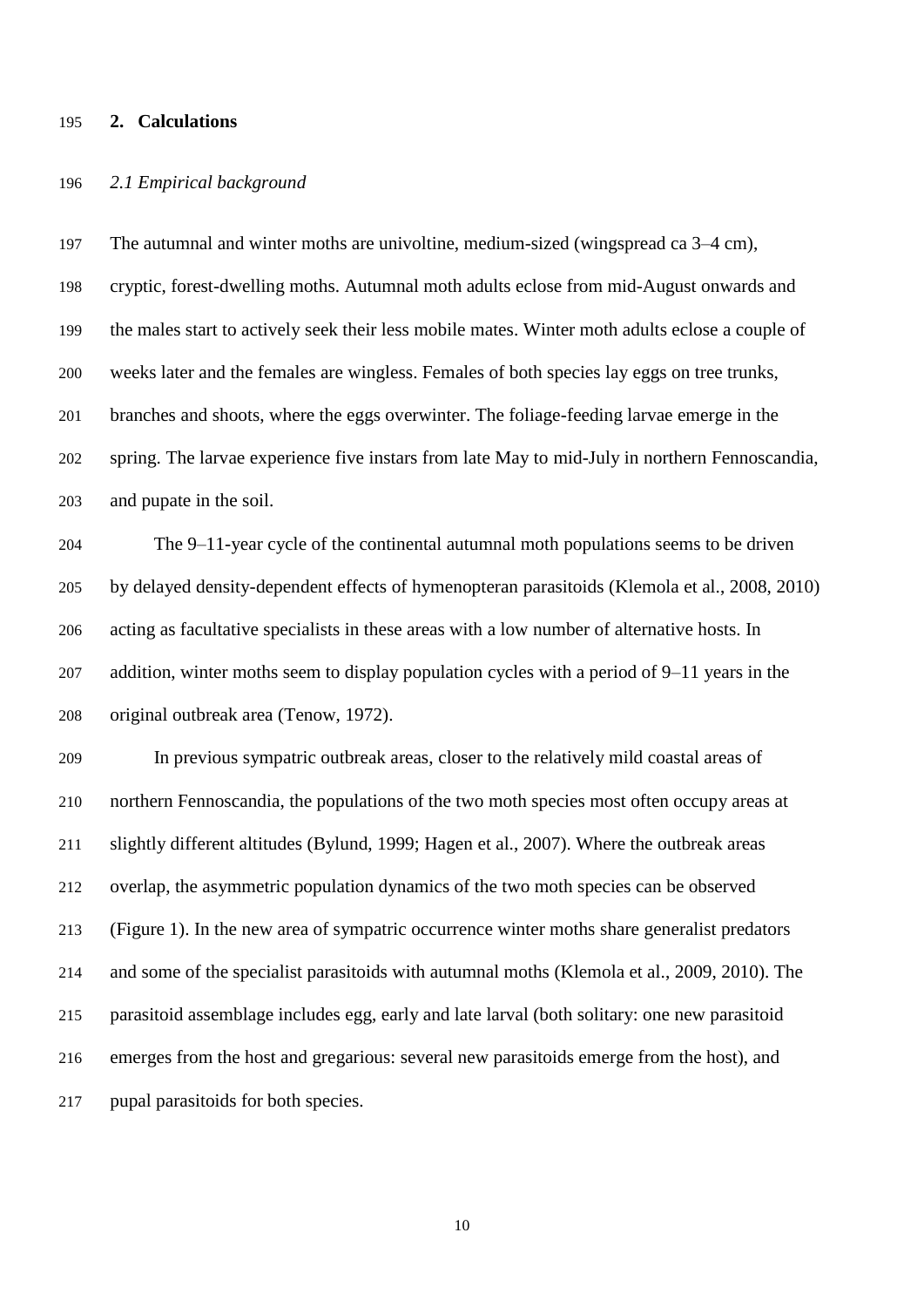

 Figure 1. Field-collected larval abundance data (number of larvae in mountain birches per 10- min search) from the new sympatric area in northernmost Norway (Hana) where the invasive winter moth (solid gray line) noticeably entered the community previously dominated by the autumnal moth (black solid line) in 2003. The gray, dashed horizontal line marks the approximate larval abundance required to inflict visible defoliation on mountain birch, and can be considered to be the lower limit of an outbreak density. The data collection methods in Hana have been described by Klemola et al. (2008).



 A two host-parasitoid Nicholson-Bailey type model split into two parts was constructed. The first part included asymmetric effects of generalist predators and the second part included the realized effects of parasitism. The aim was to answer our questions with a relatively simple model. Thus, the effects of the parasitoid guild are expressed by a single shared parasitoid that, for practical reasons, was assumed to be a solitary late larval endoparasitoid emerging as an adult the next year.

234 First, the endogenous population dynamics are described. Let  $H_i^t$  be the population size for moth species *i* at time *t*. The parameters for reproductive potential *r*, fecundity  $F(F = e^r)$ , 236 probability of survival  $c$ , and carrying capacity  $K$  were all obtained from previous studies of autumnal and winter moths (Haukioja et al., 1988; Tanhuanpää et al., 2002; Heisswolf et al., 2009; Klemola et al., 2009). In the earlier studies these parameters were not observed to undergo any major change in relation to species (Klemola et al., 2009), and were thus kept constant and equal for the two moth species in this study. The population size after 241 reproduction, but before predation was assumed to be  $FcH_i^t$ .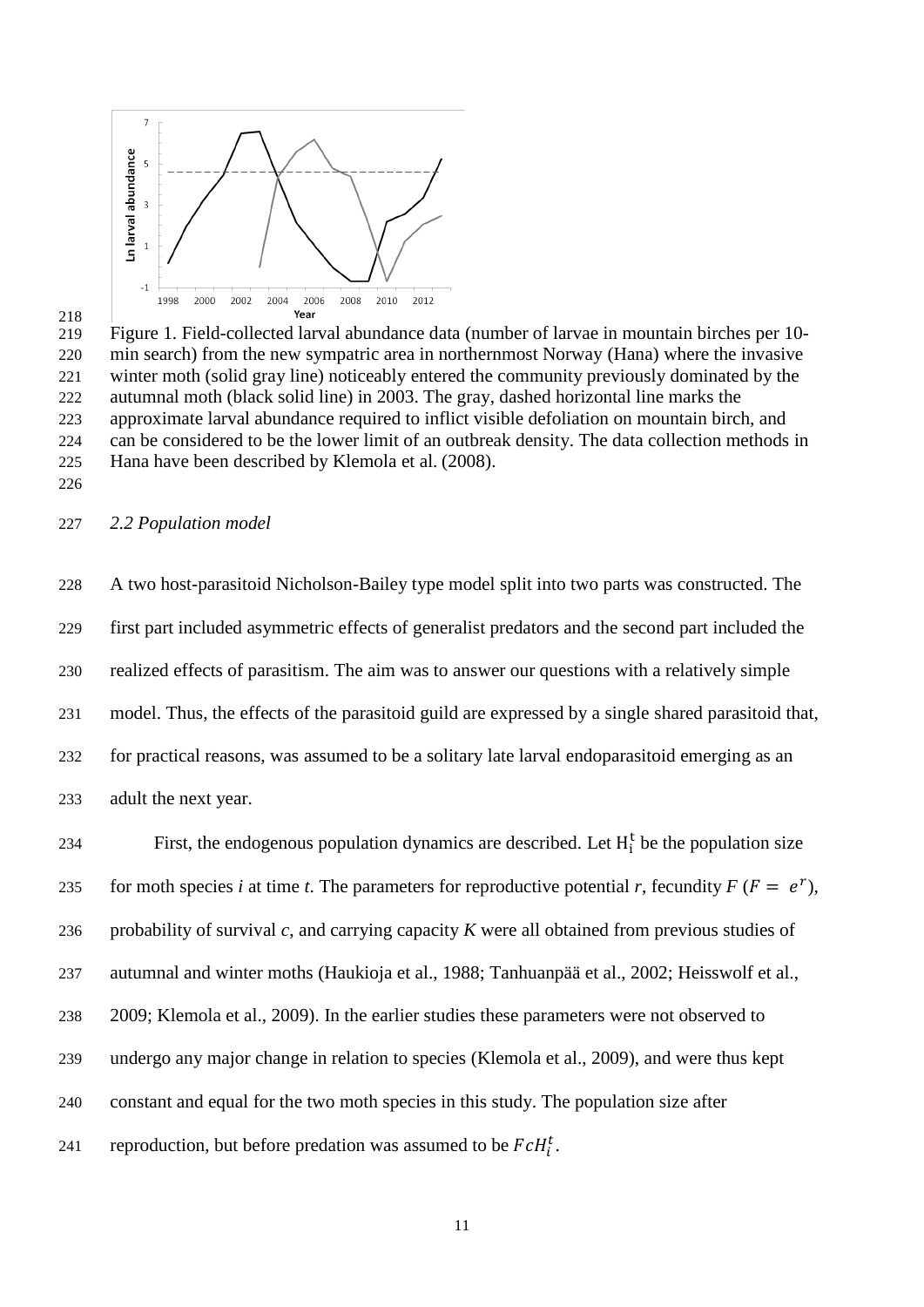Assume then a generalist predator attacking both species *i* and *j*, but preferring one of 243 them when both are present. Parameter  $s_i$  depicts the relative efficiency of moth *i* to escape generalist predators. As generalists are less likely to have a numerical response to prey densities, predation depends solely on the moth population densities and has a direct effect on the prey population densities through *r*. When both prey species are present, the asymmetric 247 preference of the predator, described by  $s_i$ , results in "competition for enemy-free space" and 248 is modelled with the function  $\propto$  ( $s_i$ ,  $s_i$ ). Accordingly, the population size of moth species *i* after generalist predation is assumed to be

$$
\widehat{H}_i^t = F c H_i^t e^{\frac{-r \sum \alpha(s_i, s_j) H_j^t}{K}},
$$
\n(Eqn 1)

251 where the term  $\sum \alpha (s_i, s_i) H_i^t = \alpha (s_i, s_i) H_i^t + \alpha (s_i, s_i) H_i^t$  describes within species (first part) 252 and among species (second part) competition. Assuming  $\propto$   $(s_i, s_i) = \propto$   $(s_i, s_i)$ , when 253 would lead to symmetric competition. However, the parameter s is motivated by asymmetric 254 competitive ability, thus the competition function is assumed to satisfy conditions  $\propto$   $(s_i, s_i)$  < 255  $\alpha$  ( $s_i$ ,  $s_j$ ), when  $s_i > s_j$ . Within species competition is scaled to  $\alpha$  ( $s_i$ ,  $s_j$ ) = 1, since 256 predators are not assumed to follow individual prey species' densities in a density dependent 257 manner. In particular, we assume that  $\propto (s_i, s_i) = e^{-\gamma(s_i - s_j) - \xi(s_i - s_j)^2}$  where  $\gamma > 0$  and  $\xi > 0$ . 258 Assuming  $y = 0$  would again lead to symmetric competition.

259 Second, we assume a parasitoid species attacking the hosts in the larval stages, but 260 emerging only the following year. In addition, we assume that generalist pupal predators 261 predate on parasitized and non-parasitized pupae indiscriminately. Therefore, the host-262 parasitoid dynamics take place after the prey-predator dynamics described above. Let  $P_t$  be 263 the population size of parasitoids at time *t*. The probability of a moth escaping parasitism is 264 assumed to be  $e^{-m_i P_t}$  where  $m_i$  is the parasitism vulnerability on host species *i*. Therefore, 265 moth population *i* after parasitism at time  $t+1$  is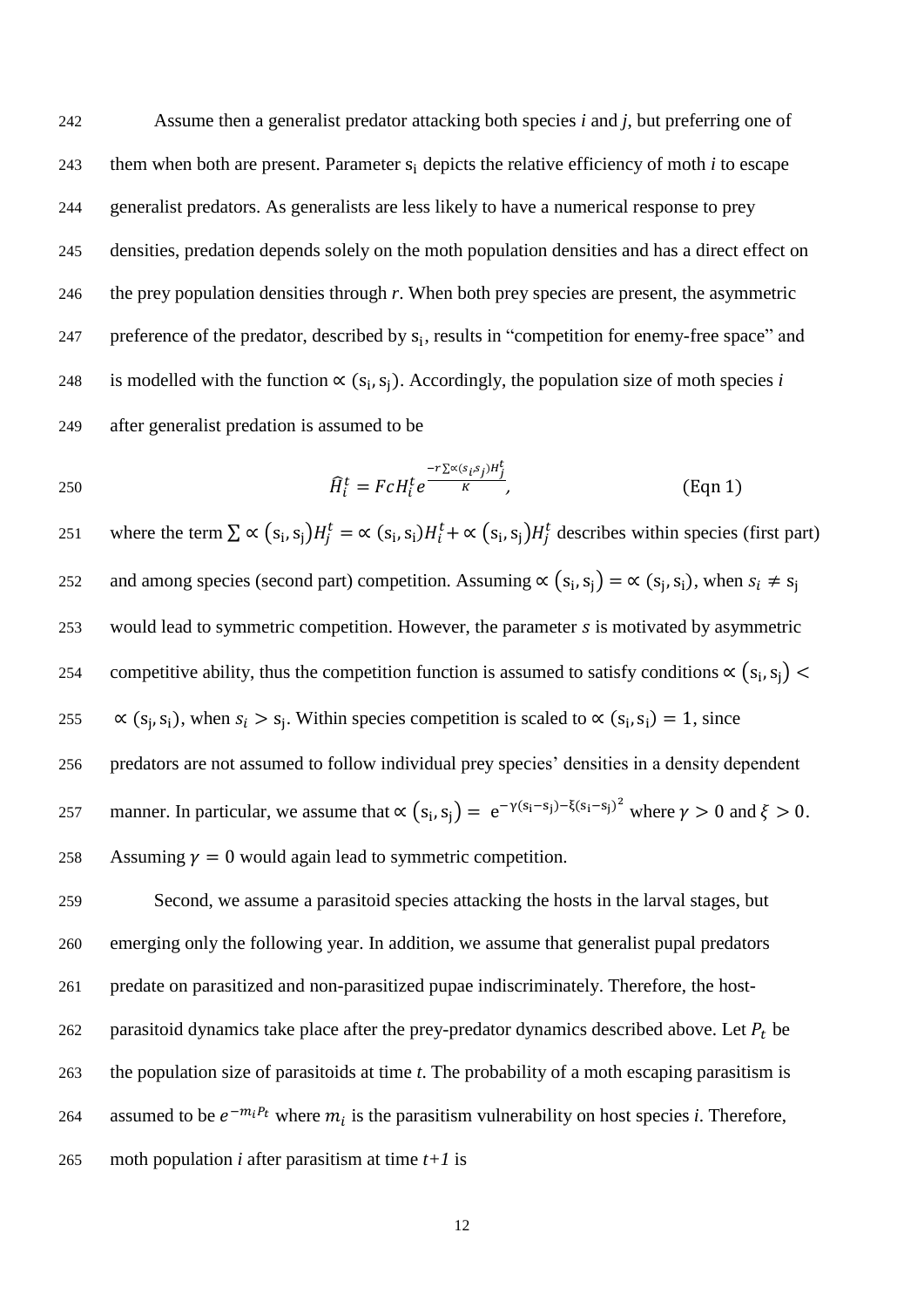266 
$$
H_i^{t+1} = \widehat{H}_i^t e^{-m_i P_t}.
$$
 (Eqn 2)

267 Further, the parasitoid population at time  $t+1$  is

268 
$$
P_{t+1} = \widehat{H}_1^t (1 - e^{-m_1 P_t}) + \widehat{H}_2^t (1 - e^{-m_2 P_t}). \quad \text{(Eqn 3)}
$$

269 From the point of view of a moth, a minimal value of  $m$  and a maximal value of  $s$ 270 would maximize reproduction. We assume that it is unlikely to achieve such values at the 271 same time due to the opposing preferences of predators and parasitoids on the moth species. 272 Without a trade-off in these parameters, it is unlikely that the two moth species would coexist 273 (Abrams, 1999; Nattrass et al., 2012). The effects of predation as parameter s are thus 274 depicted as a competition function in the first part of the model, and the effects of parasitism 275 as parameter m are included in the second part. High values of  $s_i$  have positive consequences 276 for the population densities of prey species *i* and high values of  $m_i$  have negative effects on the population densities of prey species *i*. Assuming from now on  $s_i = m_i$  we implement the 278 opposing asymmetric effects of generalist pupal predators and specialist parasitoids on the two moth species in one parameter. Overall, high values of  $m_i$  thus describe a high parasitoid 280 attack rate and at the same time weaker effects of generalist predators on species *i*.

### 281 *2.3 Modelling the invasion with adaptive dynamics framework*

282 In the event of predators and parasitoids attacking two host species, the parameter  $m_i$  can be 283 viewed as the moth vulnerability trait that is free to evolve due to learning and consequent change in predator/parasitoid preference (Ishii and Shimada, 2012). Thus, parameter  $m_i$  is 285 referred to as "trait" from now on.

The invasion ability (i.e. invasion fitness) of species *i* with trait  $m_i$  in the environment 287 set by species *j* was first investigated. The invasion fitness (long-term population growth rate) 288 of the invader species (winter moth) with trait  $m_{inv}$  (diverging from  $m_{res}$ ) in the environment 289 defined by the resident herbivore  $E_{res}$ , is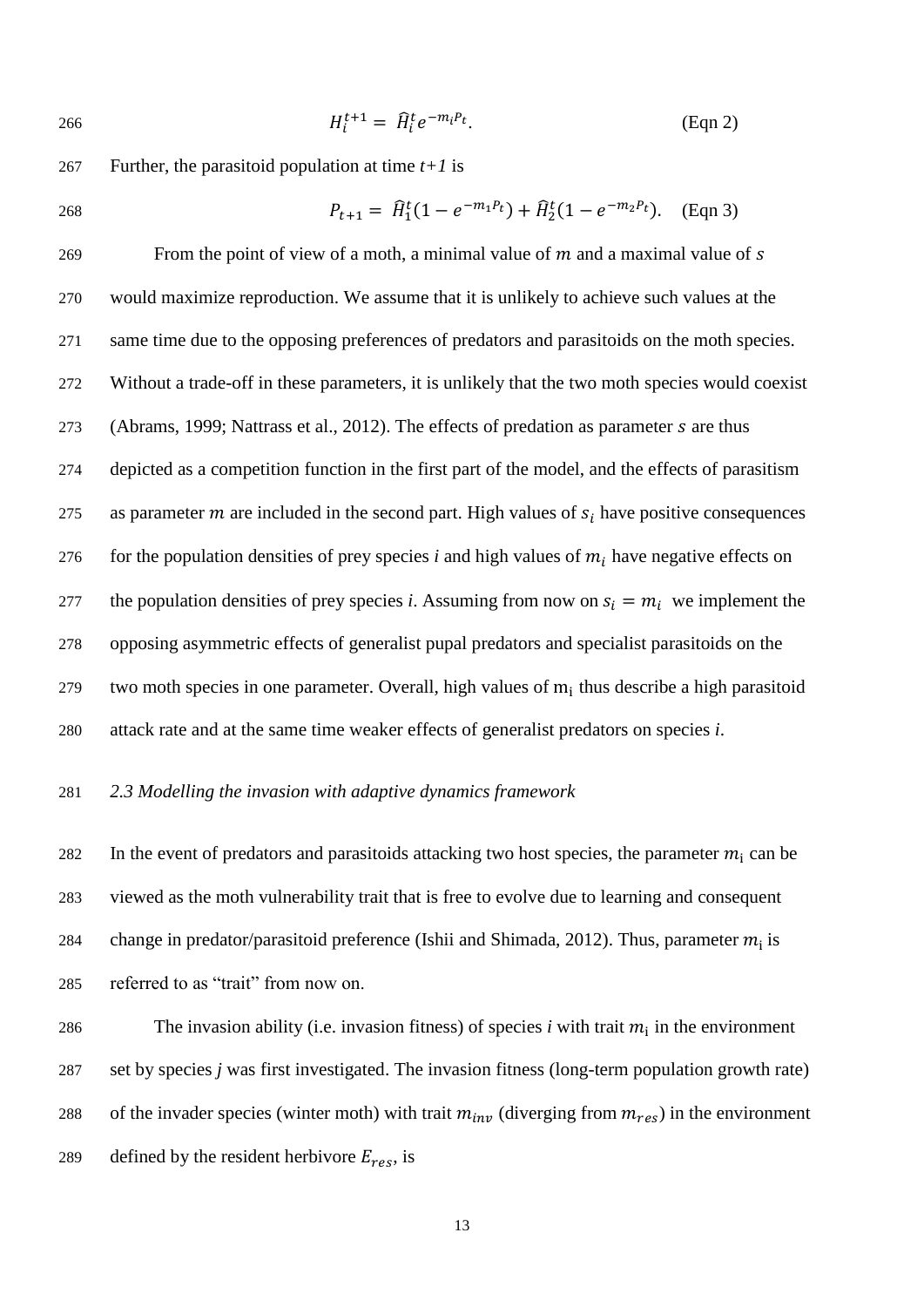$$
r(m_{inv}, E_{res}) = ln(R(m_{inv}, E_{res})),
$$
 (Eq 4)

291 where

$$
R(m_{inv}, E_{res}) = \lim_{n \to \infty} \frac{H_{inv}^n}{H_{inv}^0} = \lim_{n \to \infty} \sqrt[n]{\prod_{t=1}^n Fce^{\frac{-\alpha(m_{inv}, m_{res})rH_{res}^t}{K} - m_{inv}pt}}
$$

$$
= Fce^{\frac{-\alpha(m_{inv}, m_{res})r\overline{H}_{res}}{K} - m_{inv}\overline{P}}
$$

 It is assumed that the resident species (autumnal moth) is first at a positive population- dynamical attractor which can be a stable equilibrium or a cyclic orbit (Geritz et al., 1998; Parvinen, 1999; Doebeli, 2011). When the invasion fitness of the invader in the present environment is positive  $r(m_{inv}, E_{res}) > 0$ , the invader population may grow and invade the system (e.g. Metz et al., 1992; Geritz et al., 1998). The invader may become a new resident on its own, in which case it alone sets the environmental conditions. Alternatively, if the invasion 298 fitness of the former resident  $m_{res}$  in the environment  $E_{inv}$  set by the former invader is positive,  $r(m_{res}, E_{inv}) > 0$ , these two traits are expected to coexist, in which case the new resident population consists of two traits. In any case, a new mutant may again have positive fitness in the present environment potentially resulting in further invasions. With small mutational steps taking place, the changes in species traits caused by these reciprocal mutation-invasion events define a trait-substitution sequence. The so formed selection 304 gradient, that is defined as the derivative  $\frac{\partial}{\partial m_{inv}} r(m_{inv}, E_{res})|_{m_{inv}=m_{res}}$ , thus follows the evolution of a trait. Strategies, for which the selection gradient is zero, are singular strategies. If invasions of mutant strategies nearby the singularity all lead to the development of both resident and mutant strategy towards the singularity the singularity is an evolutionary attractor (Christiansen, 1991). A singular strategy is uninvadable, also called ESS-stable (Maynard Smith, 1958), if at the singular strategy  $\frac{\partial^2}{\partial x^2}$ 309 Smith, 1958), if at the singular strategy  $\frac{\partial}{\partial m^2_{inv}} r(m_{inv}, E_{res})|_{m_{inv}=m_{res}} < 0$ . If an evolutionarily attracting singular strategy is not uninvadable, it is called a branching point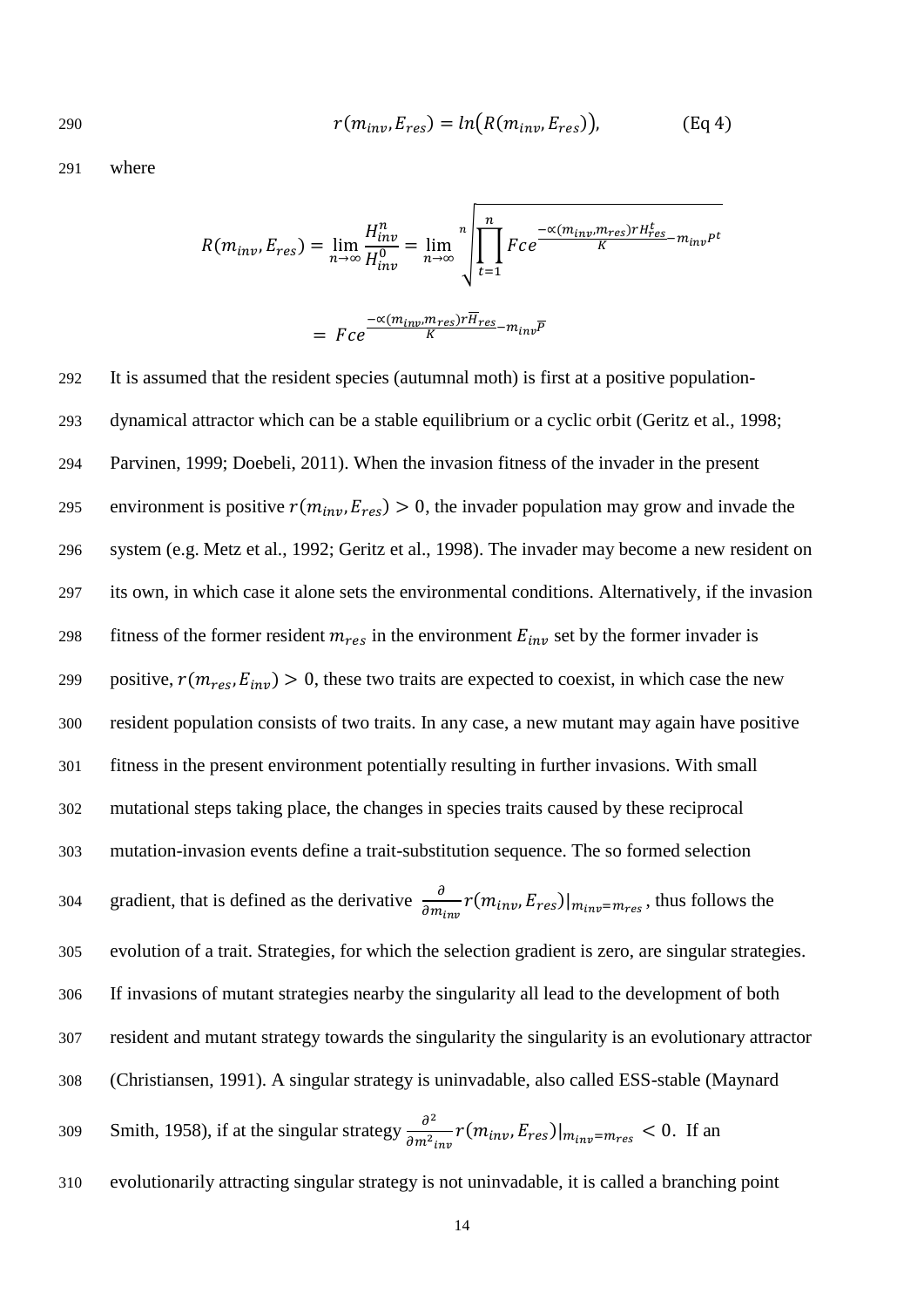(Geritz et al., 1998). In this case the evolving trait *m* in the populations is expected to become 312 dimorphic supporting two species *i* and *j*, and the two traits  $m_i$  and  $m_i$  are expected to evolve further apart from each other.

 When calculating invasion fitness, it is enough to know the average densities of the populations instead of detailed knowledge of population densities of the resident moth  $H_r^t$  316 and parasitoid  $P^t$ . Small mutational steps are often assumed in the framework of adaptive dynamics when calculating invasion fitness (Metz et al., 1992, 1996; Geritz et al., 1997, 1998). While generalist predator and specialist parasitoid preferences can be subjected to evolutionary adaptation (Ishii and Shimada 2012), this assumption is valid also in our study system, although the invading moth species is coming from outside the system rather than developing from the resident species as a result of mutations.

#### **3. Results and analyses**

### *3.1 One host-parasitoid model*

324 Population dynamics created by the one host-parasitoid model with respect to parameter  $m$ 325 (Eq 1, 2 & 3) were studied from a phase plot (Figure 2). For small values of m, the parasitoid is not able to coexist with the moth. For intermediate values, they coexist in a stable equilibrium, and for larger values, coexistence occurs in a population-dynamical cycle (Figure 328 2). For values  $m > 0.87$ , the model produced extremely low parasitoid densities, which drove the dynamics down to zero as a result of computational inaccuracies. In reality, the remaining 330 host population would eventually be parasitized again. Thus, for larger parameter  $m$  values, the model does not seem to describe natural populations sufficiently. Further analytical explorations of the one host-parasitoid model were restricted due to the exponential nature of the equations.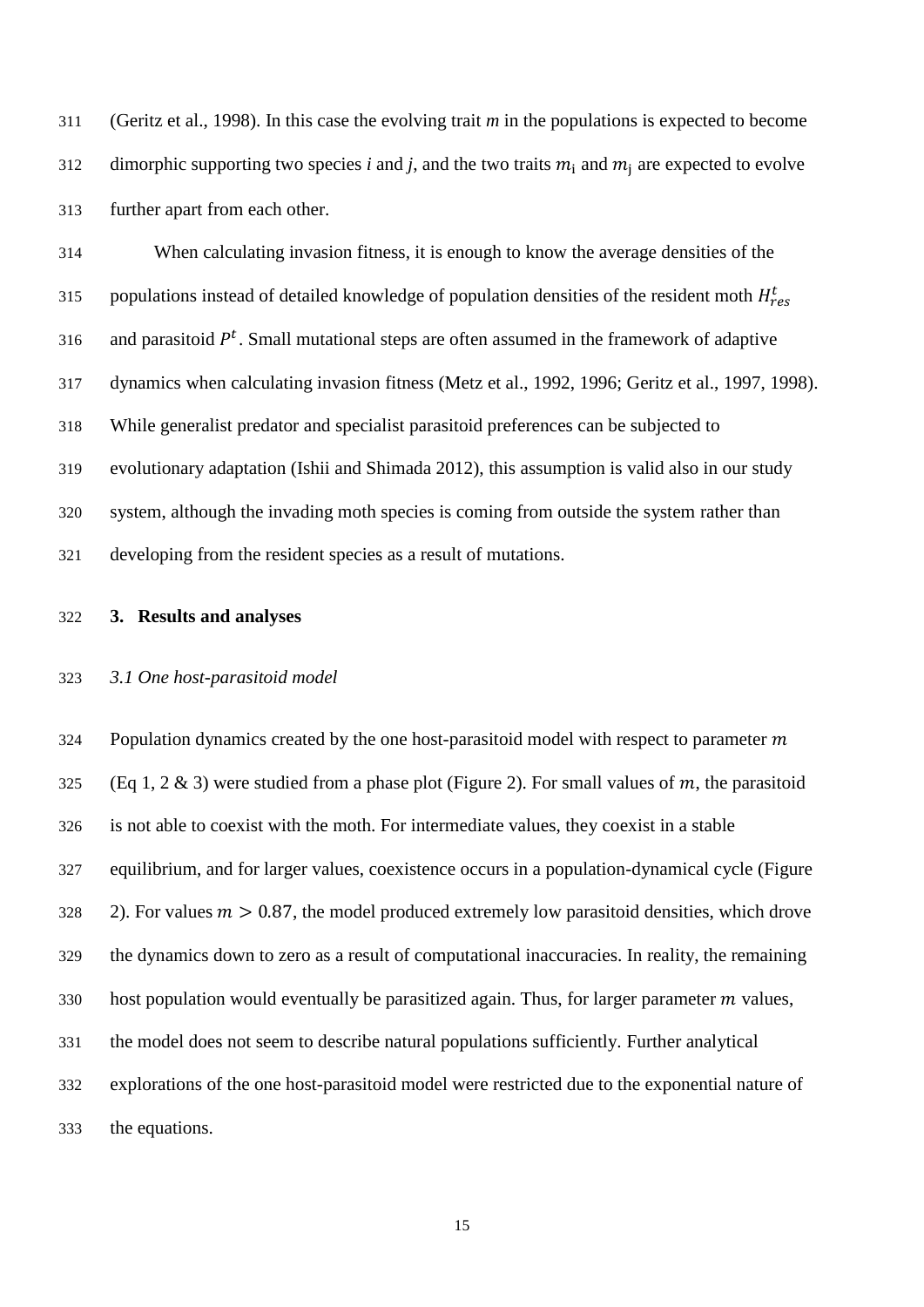

335 Figure 2. Population densities showed equilibrium and cyclic dynamics for herbivore (H) and 336 parasitoid (P) in a one host-parasitoid system depending on the values of parameter  $m$ . 337 Computational inaccuracies drove the parasitoid population down to zero at approximately 338  $m > 0.87$ . Model dynamics were calculated for the fixed parameters  $r = 1.55$ ,  $F = 4.73$ ,  $c =$ 339 0.5, K = 178 (larvae per 1000 short shoots).

340 *3.2 Invasion and coexistence*

334

341 The sign of the invasion fitness values (Eq 4.) for the two host-parasitoid system were 342 calculated for all  $(m_i, m_i) \le 0.87$  and are illustrated in a pairwise invasibility plot (PIP, 343 Figure 3A). The PIP shows (Geritz et al., 1998), that a singular strategy, which is a 344 monomorphic attractor, but not evolutionarily stable, exists at approximately  $m^* = 0.11$ . 345 Thus the population near the singularity,  $m_{i,j} \approx m^*$ , becomes dimorphic. The singular 346 strategy at  $m^* = 0.6$  is repelling. With these parameter values, no other evolutionary 347 attractors could be observed. Trait pairs, for which  $r(m_1, E_2) > 0$  and  $r(m_2, E_1) > 0$  define 348 the area of mutual invasibility, i.e. the area where the competing host species coexist (Figure 349 3B; gray areas). Because the numbering of the trait is arbitrary, the area of coexistence is 350 symmetric across the diagonal.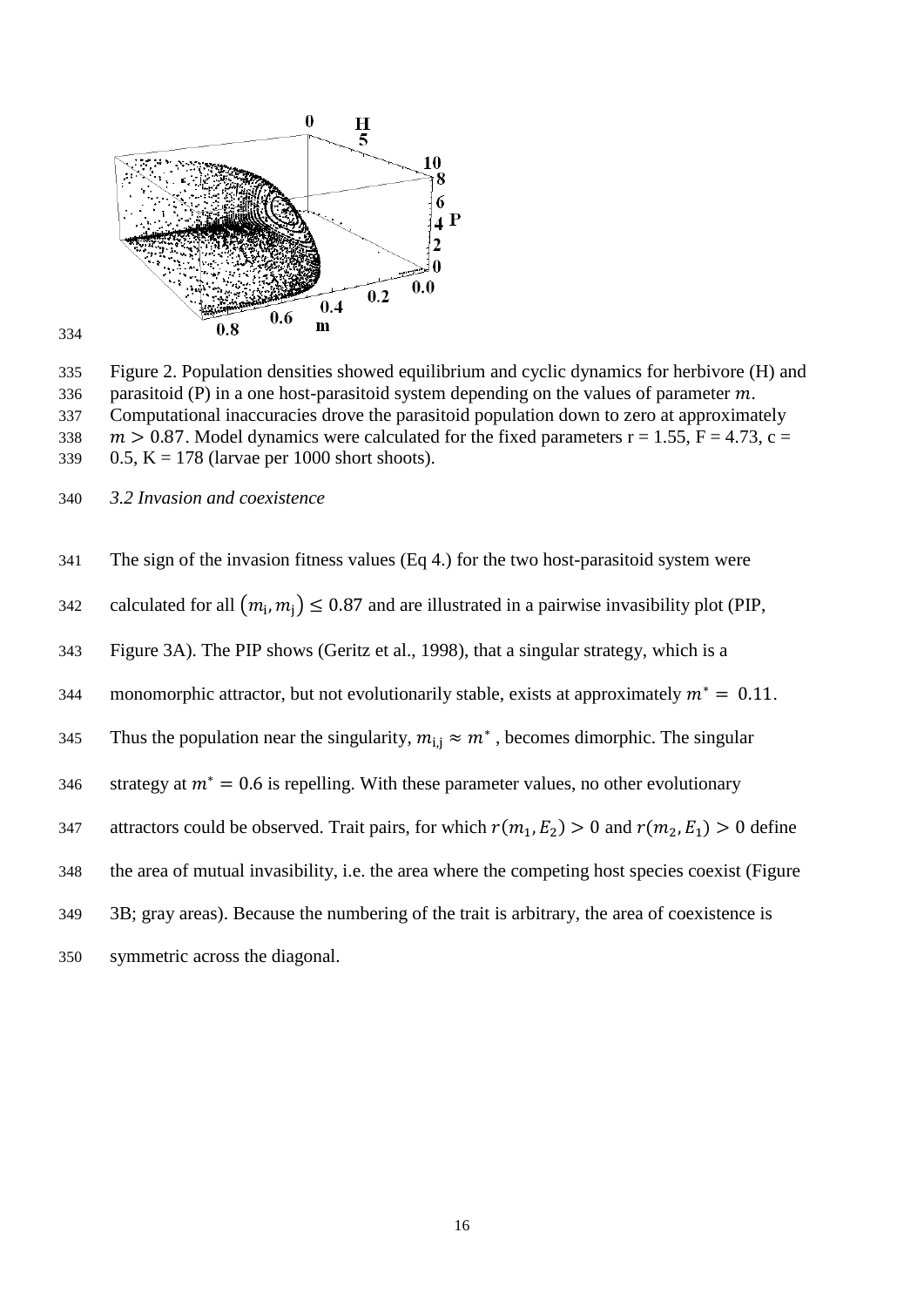

Figure 3. A: The pairwise invasibility plot shows the sign of the invasion fitness  $r(m_{inv}, E_{res})$ 353 of a rare trait  $m_{\text{inv}}$  in the environment set by the resident trait  $m_{\text{res}}$ . Black areas indicate 354 negative invasion fitness and light gray areas indicate positive invasion fitness. Two singular 355 strategies are found where the non-diagonal isocline crosses the diagonal, at approximately 356  $m^* = 0.11$  and  $m^* = 0.6$ . The singular strategy at the smaller *m* value is evolutionarily 357 attracting, but not uninvadable, and hence it is a branching point. The singular strategy 358 at  $m^* = 0.6$  is repelling. **B**: The parameter area for the strategy pairs of mutual invasibility, i.e. 359 for coexistence, for which  $r(m_1, E_2) > 0$  and  $r(m_2, E_1) > 0$  is shown in gray. Model 360 dynamics were calculated for the fixed parameters  $r = 1.55$ ,  $F = 4.73$ ,  $c = 0.5$ ,  $K = 178$  (larvae 361 per 1000 short shoots),  $\gamma = 2, \xi = 4$ .

### 362 *3.3 Evolutionary analyses*

363 The found singular strategy at  $m^* = 0.11$  is an evolutionary branching point. Further evolutionary analyses of the model were pursued in order to shed light on the possible long- term consequences of the invasion. The isoclines of the dimorphic selection gradient were 366 first calculated (Figure 4, dashed line). Initially, the dimorphic strategy pair,  $(m_1, m_2)$ , is near 367 the branching point  $m^* = 0.11$ . By exploring the sign of the selection gradient in the dimorphic area of coexistence (see Kisdi, 1999; Kisdi et al., 2001 for more detailed description) indicating the expected direction of the trait substitution sequence, we see how the strategy pair then evolves on an evolutionary time scale (Figure 4, bold line and arrows). Although a singular strategy pair at approximately (0.01, 0.7) or (0.7, 0.01) exists, it can be seen from the phase-plane plot, that it is evolutionarily repelling. Thus, instead of approaching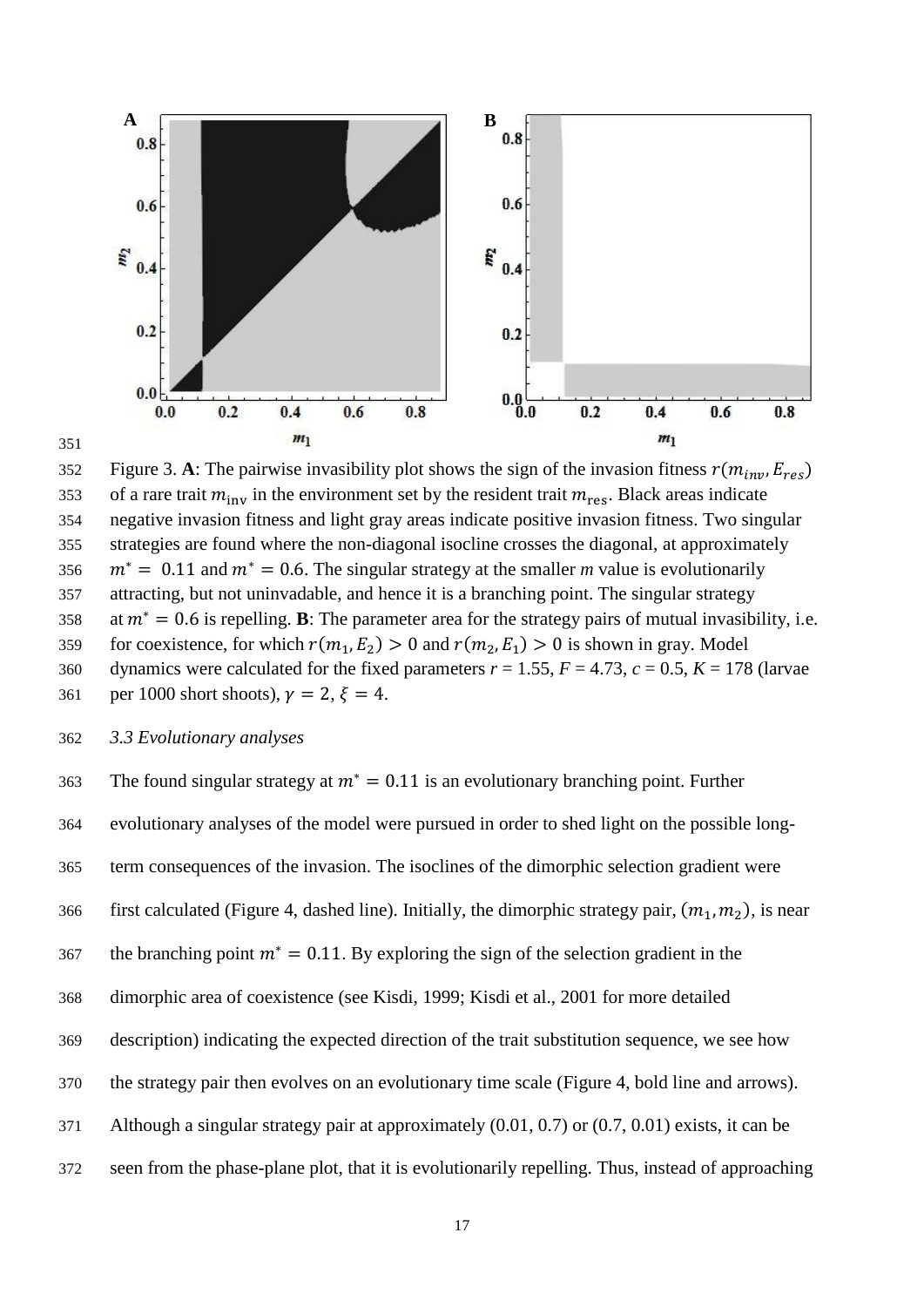373 this point, the evolutionary changes drive the strategies out of the area of coexistence and one 374 of the traits goes extinct. The evolution of the monomorphic trait, thus formed again,

375 approaches then again the branching point  $m^* = 0.11$  and the trait substitution sequence starts

376 all over again. Thus, the evolutionary dynamics follow a so-called branching-extinction cycle

377 (Kisdi et al., 2001; Dercole, 2003).



378

379 Figure 4. The parameter area for the strategy pairs of mutual invadability, for which 380  $r(m_1, E_2) > 0$  and  $r(m_2, E_1) > 0$ , i.e. for coexistence, is shown in lighter gray. The isoclines 381 for the dimorphic dynamics are shown with a dashed line, while smaller arrows show the 382 direction of the selection gradient. The expected trait substitution sequence is indicated with a 383 solid, bold black line with arrows. Model dynamics were calculated for the fixed parameters *r* 384 = 1.55,  $F = 4.73$ ,  $c = 0.5$ ,  $K = 178$  (larvae per 1000 short shoots),  $\gamma = 2$ ,  $\xi = 4$ .

385 *3.4 Statistical analyses*

### 386 *3.4.1 Population dynamics*

 Visual and numerical inspections of the population densities of all three species showed variation from constant to oscillatory dynamics with respect to the different combinations of  $389 \quad (m_1, m_2)$  in the parameter area of coexistence through which the trait substitution sequence is moving on an evolutionary time scale (Figure 5A). Statistical auto-correlation function (ACF) - analysis (the ARIMA procedure in SAS 9.3 statistical software) for the time-series extracted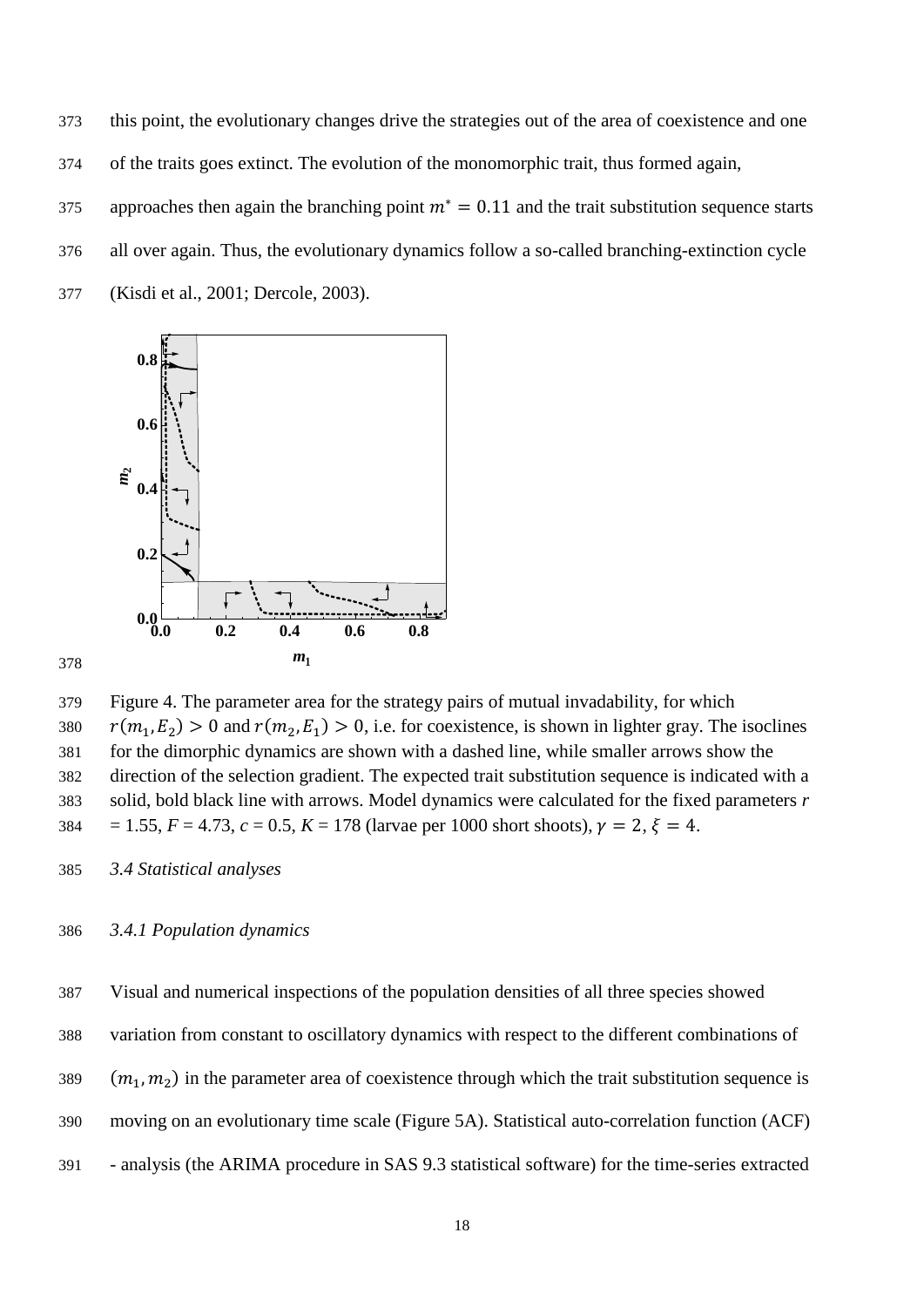from the model confirmed that most of the oscillatory dynamics are cyclic. The analysis was 393 produced separately for the two host species for all trait value pairs  $m_1 < m_2$  in the area of coexistence. Overall, cyclic dynamics involved approximately half (52%) of the possible parameter pairs. Cycle length for the moth populations varied from 11 to 27 years, increasing 396 with the increasing values of  $m_1$  and  $m_2$  (Figure 5B). For the values  $m_1 = 0.01$ ,  $m_2 = 0.56$ , for example, the three-species system produced approximately 16-year cycles for the moth species (Figure 6).



 Figure 5. **A**: The area of coexistence of the two moth species is indicated by gray coloration. Coexistence in equilibrium is shown in lighter gray, while the darker gray areas show the oscillatory dynamics observed in the coexistence area. **B**: Cycle length for moth populations 403 at different values of  $m_1$  and  $m_2$ . Results were obtained from statistical auto-correlation function analyses. Both moth populations H1 and H2 had equal cycle lengths through values 405 of  $m_1$  and  $m_2$ .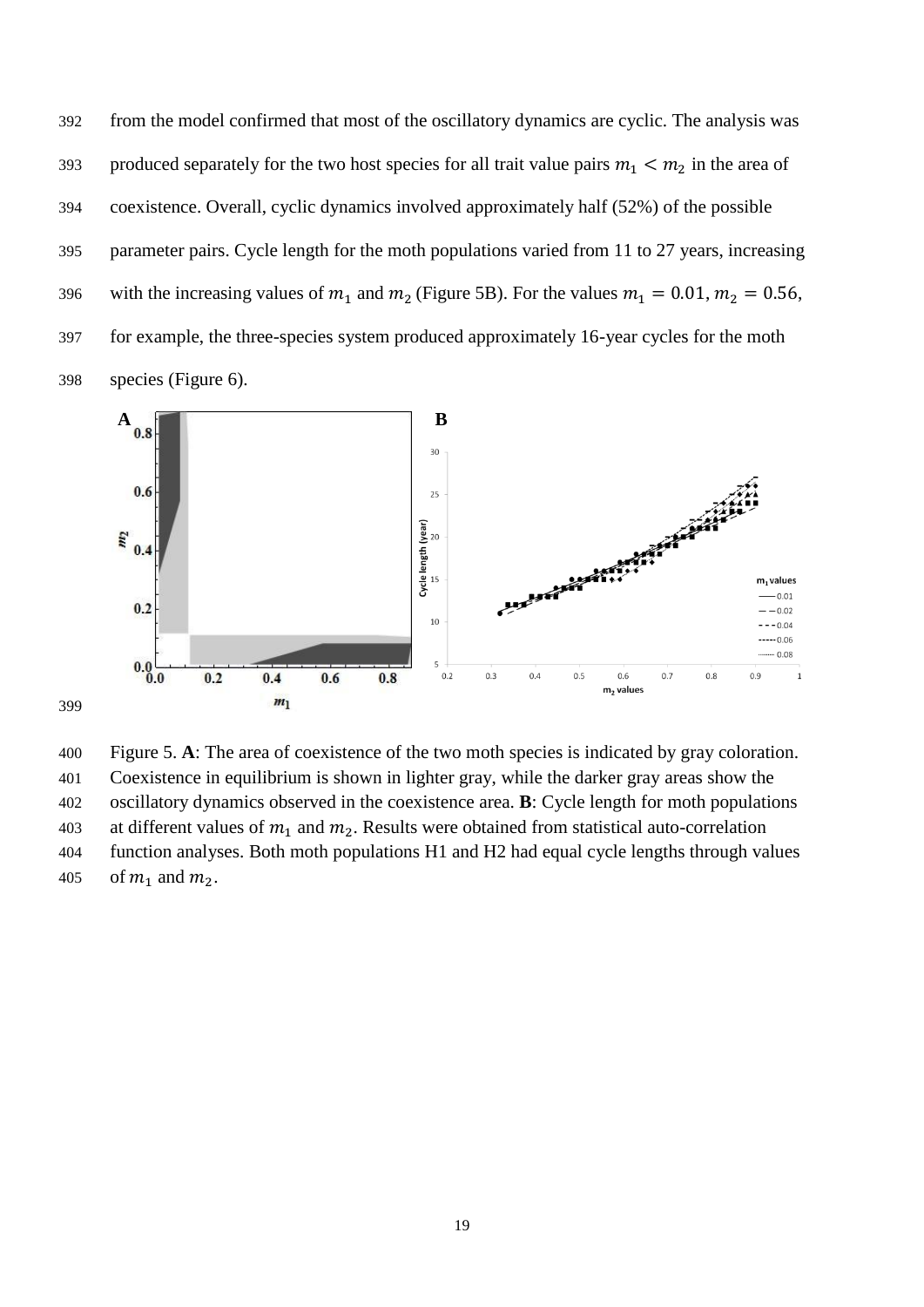

 Figure 6. **On the left**: Population dynamics for two moths (gray and black solid line, H<sub>1</sub> and H<sub>2</sub>) and a shared parasitoid (gray dashed line, P) with respect to time. The two moths cycle in 16-year periods in asynchrony, with approximately eight years between the peaks. **On the right**: The corresponding phase plot. The black arrow shows the direction of the cycle. 411 The trait values are  $m_1 = 0.01$ ,  $m_2 = 0.56$ . The constant parameters are the same as in Figure 2.

#### *3.4.2 Asynchrony*

 The cyclic dynamics were explored in more detail in order to see whether asynchronous population dynamics may be caused by the asymmetries in parasitoid preference and in the effects of generalist predators on the moth species. The model-produced time series was analysed for the relationship between the two moths and between the parasitoid and moth population fluctuations by cross-correlation-function analysis (CCF, run with the ARIMA procedure in SAS 9.3).

The lag between the significant positive correlations between the different moth species

421 (H1 vs. H2) varied from 4 to 8 years, with an increasing trend with increasing  $m_2$  at lower

 $w_1$  values (Figure 7A). The increasing trend in the number of years between the correlations

- 423 was diluted with increasing values of  $m_1$  (Figure 7A). As an example, the highest correlation
- 424 for parameter values  $m_1 = 0.01$ ,  $m_2 = 0.56$  was seen with a lag of 5 years between the
- 425 populations (Figure 7C). Similar increasing trend between lag years and values of  $m_2$  was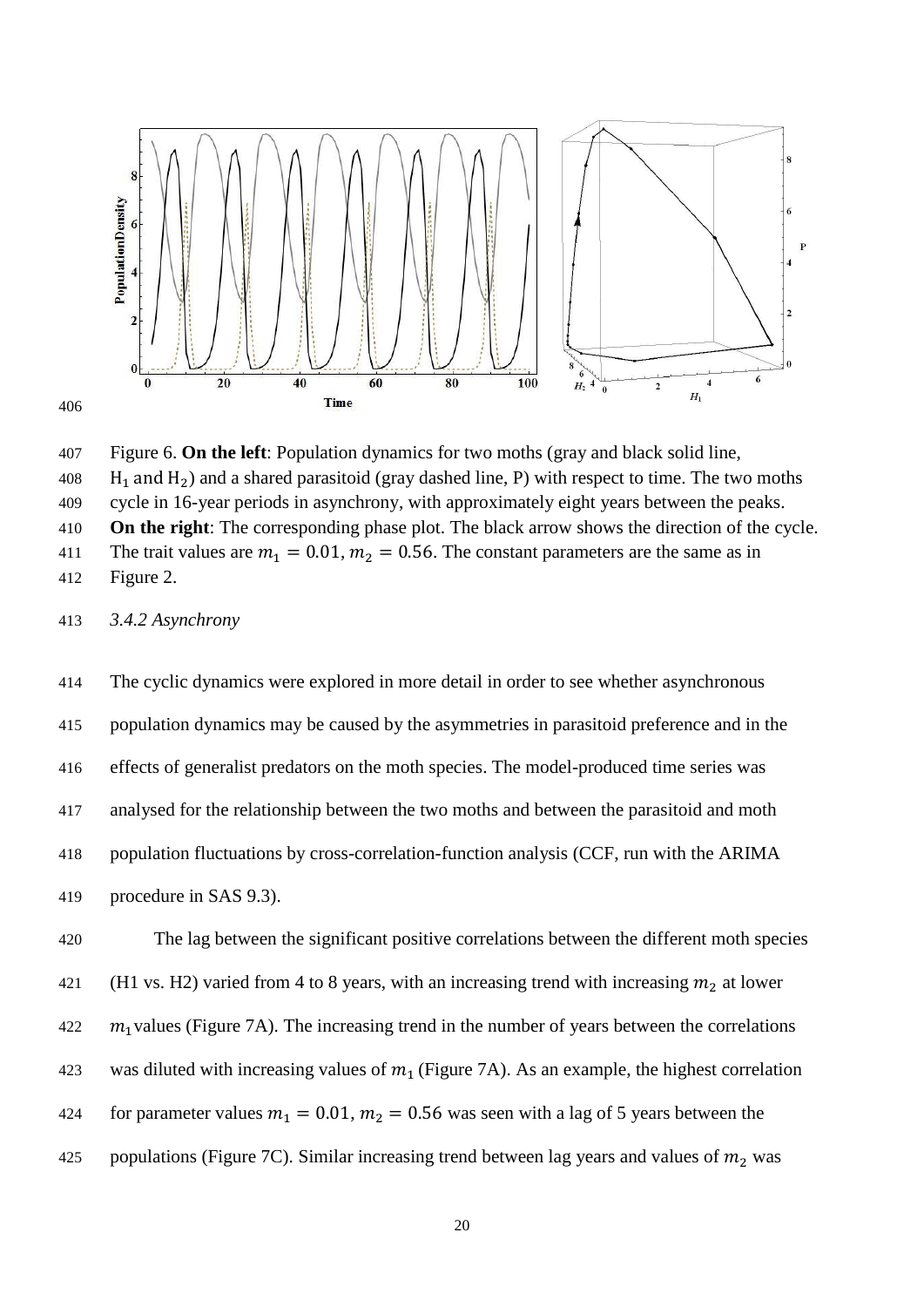seen when cross-correlating the parasitoid population with each of the moth species (Figure 7B). The parasitoid population correlated most with a 3-10 year lag behind moth population 428 H2 and 7-19 years behind moth population H1, depending on the values of  $m_1$  and  $m_2$ . The 429 increase in the lag values was of approximately the same magnitude for all parameter  $m_1$  values. However, the number of lag years was constantly smaller for moth species H2 than moth species H1, corresponding to the order in which the three species built up to peak densities in the model (Figure 7B). For example, the parasitoid population had a lag of 4 years to moth H2 whereas best correlation with moth H1 was found at a lag of 9 years at parameter 434 values  $m_1 = 0.01$ ,  $m_2 = 0.56$  (Figure 7D).





- Cross-correlation function results for the correlation between the parasitoid population and
- 443 H1 (light gray) and H2 (black) for parameter values  $m_1 = 0.01$ ,  $m_2 = 0.56$ . Correlation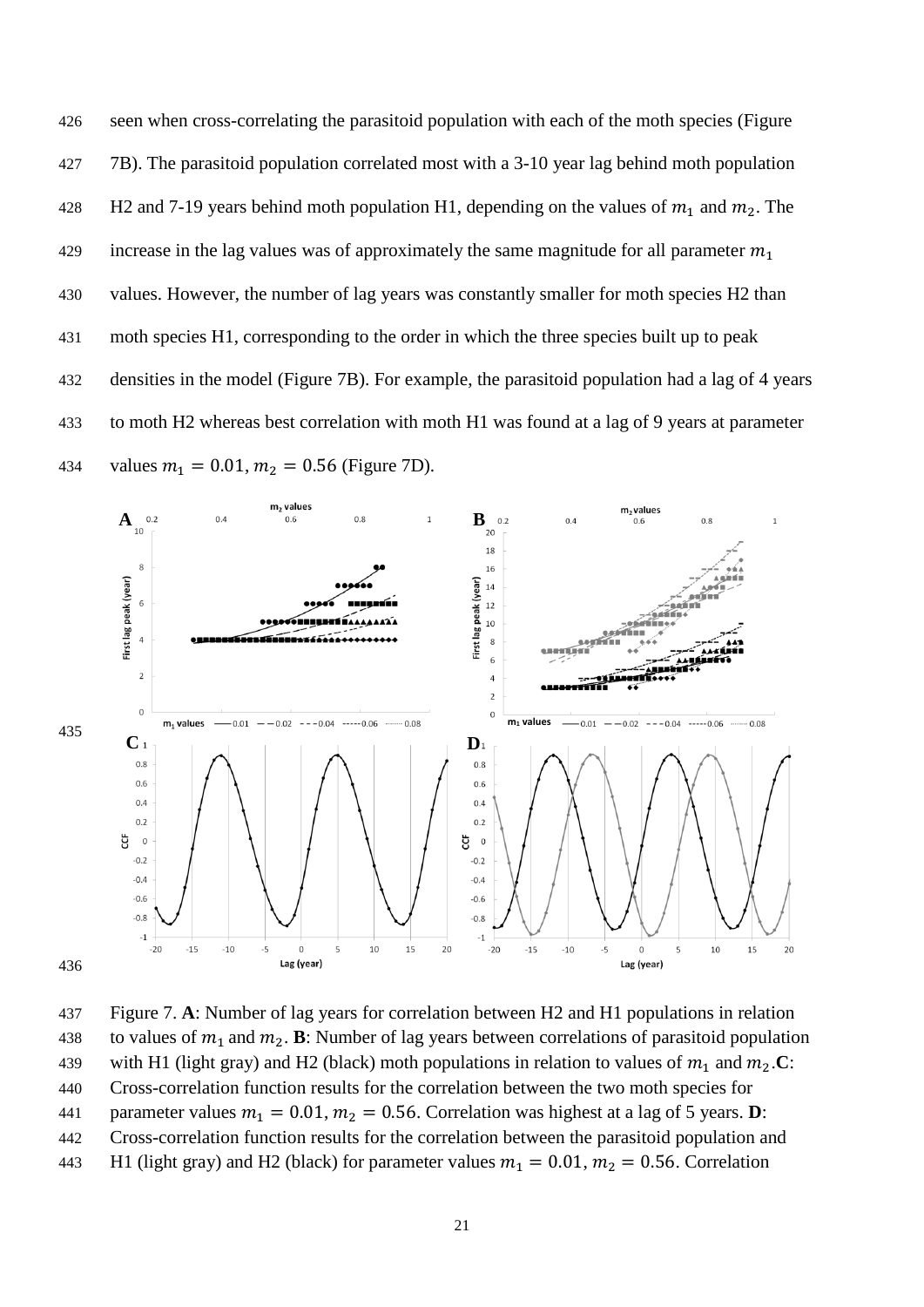between the parasitoid population and H1 and H2 was highest for a lag of 9 and 4 years, respectively.

#### *3.5. Realized effects of apparent competition*

 The average population densities of the resident moth species seemed to have a declining 448 trend with increasing values of  $m_1$  and  $m_2$ , whereas the average population densities of the invader increased slightly (Figure 8A). In order to study the realized indirect effects of apparent competition of the invasive species on the resident population, the average 451 population density of the herbivore species in a one host-parasitoid situation,  $\overline{H}(m_1)$ , was compared to the average population density of the respective species in a two host-parasitoid 453 situation,  $\overline{H}_1(m_1, m_2)$ . Across the parameter area of coexistence, in the context of a large fraction of the trait value pairs, the invasion of the second herbivore species had positive effects on the average population density of the resident herbivore species, irrespective of the underlying population dynamics (Figure 8B).



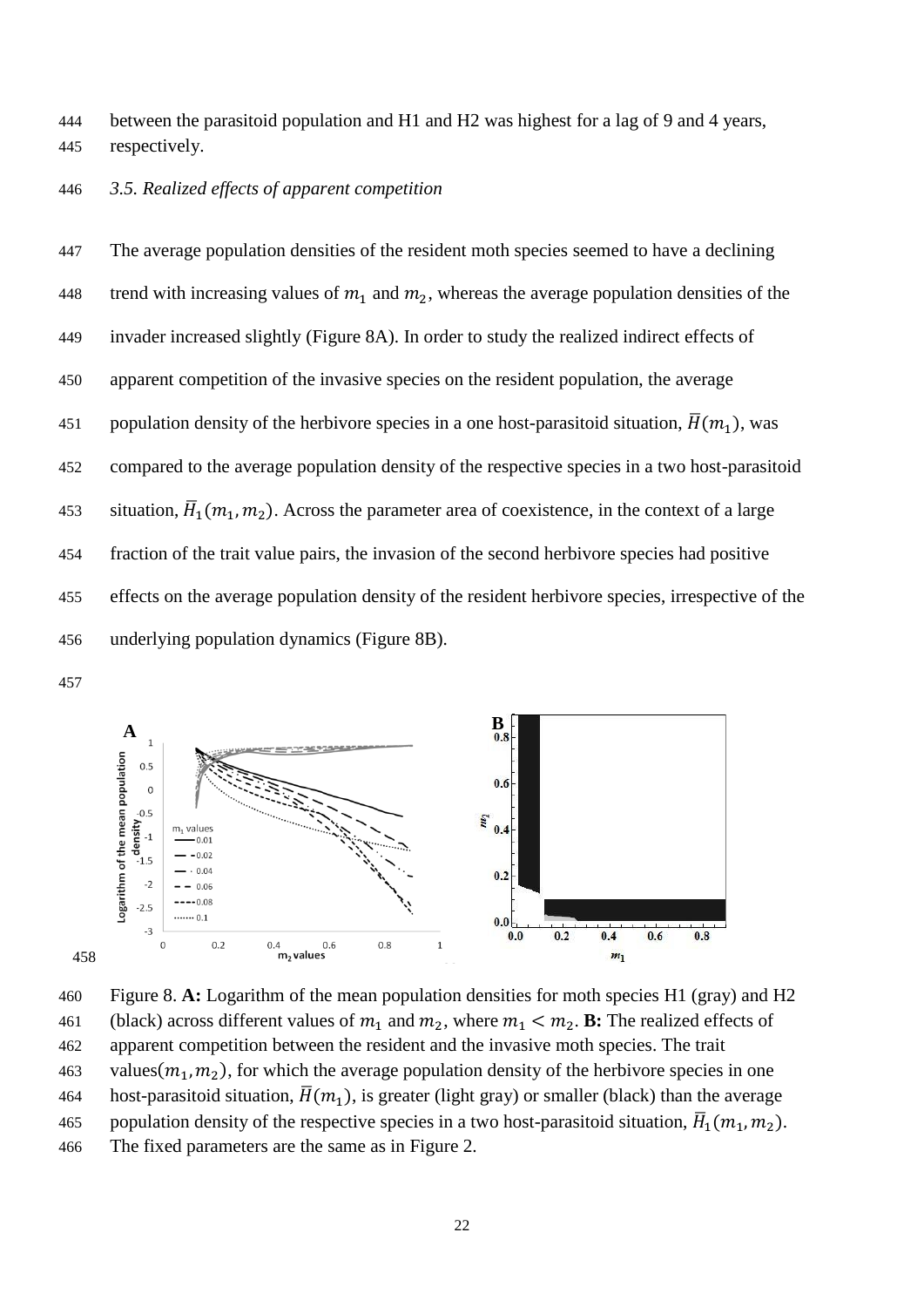*4.1 Invasion and coexistence in a system with competing resident species and a shared parasitoid*

 According to our model, the invasive winter moth was able to invade a community with a resident autumnal moth competing for enemy-free space and sharing parasitoids. In addition, the invader was able to attain a positive long-term population growth in the newly invaded community. The invasion was possible when the resident community was at a point with relatively low specialist parasitoid pressure reflecting earlier theoretical and experimental findings for invasive species (Holt and Lawton, 1994; Shea and Chesson, 2002; Menéndez et al., 2008). In addition, temporal variation, such as the cyclic dynamics in our modelled resident community, is in general, thought to increase possibilities for new invasive species to enter (Chesson, 2000; Shea and Chesson, 2002; Melbourne et al., 2007). In general, relatively higher reproductive rate in the invading species has been thought to enable invasion into a system where the resident species has lower reproductive rate (Holt and Lawton 1994). In our model the resident and invasive moth species had equal reproductive rates, as observed in experimental studies (Kaitaniemi et al., 1999; Heisswolf et al., 2009; Klemola et al., 2009). In the model, as in nature, both moth species were also assumed to have relatively high reproductive rates. Therefore, differences in reproductive rates do not act as an explanation for the invasion in our model. However, as the reproductive rate must be high enough in relation to predation or parasitism in order for a species to invade, the generally high reproductive value with low parasitism rates may have partly aided in the invasion of the winter moth (Holt, 1977; Holt and Lawton, 1994).

 At the point of parameter values allowing invasion, divergence occurred for trait *m* depicting asymmetric preference of generalist predators and specialist parasitoids, and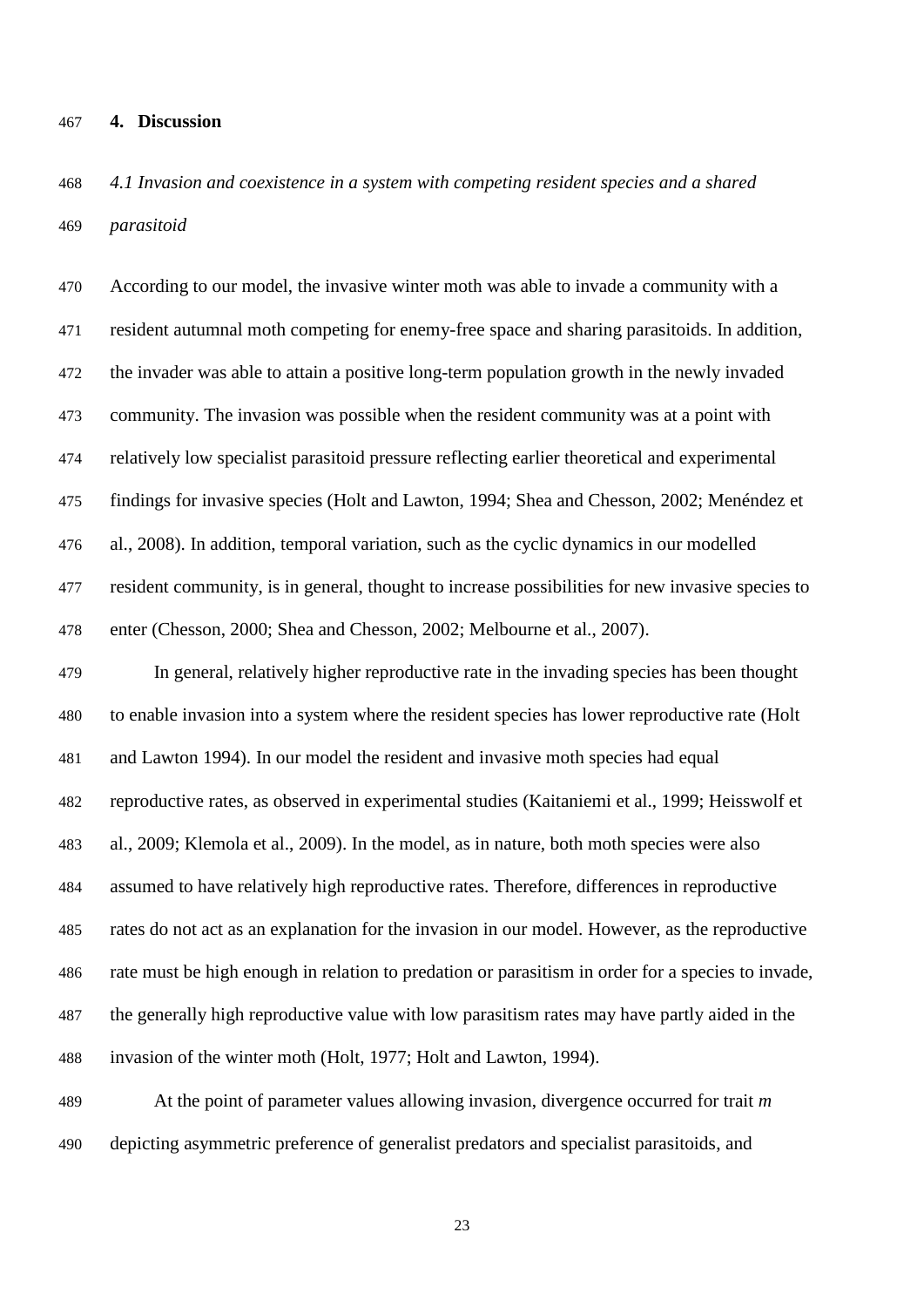dimorphic coexistence of the invader and resident moths was observed for a restricted area of 492 parameter values. The area of coexistence was observed only when the values of m were pronouncedly asymmetric in relation to the two moth species. That is to say, the trade-off between vulnerability to generalist pupal predation and parasitism was pronounced. Nattrass et al. (2012) showed that the probability of coexistence for competing species increases with increasing asymmetry in fecundity/competition trade off, with a relatively similar sized area of coexistence (Figure 3B). Likewise, other similar constrains for coexistence have been shown theoretically (Law et al., 1997; Abrams, 1999; Abrams and Chen, 2002a, 2002b, Chesson and Kuang 2008) and experimentally (Heard and Sax, 2013) between species competing for resources and sharing predation pressure in the community. In addition to differences in the relative growth rates of the prey species, coexistence is usually dependent on the numerical response of the consumer (Holt and Lawton, 1994). The parasitoid population here responded to host density in a simple way without density dependence in the attack rate or limitation in the number of eggs. As argued before, it is not probable that the functional response would have changed population dynamics significantly and thus generated a higher possibility of coexistence for the two moth species (Holt, 1977; Abrams, 1999). However, the functional response of the parasitoid may have been slightly too simplified in our model as it follows the moth densities without a limited number of eggs or density dependent attack rate and, in being so, it drove the dynamics to zero due to computational inaccuracies when parameter values for were higher than 0.87. More information on the behaviour of the parasitoids in the northern system would be required in order to estimate the parasitoid functional response more accurately. Generalist predators, included in the competition function describing the outcome of the asymmetric effects of generalist predation (Heisswolf et al., 2009; Klemola et al., 2009), acting on prey populations are thought to promote the coexistence of competing species, when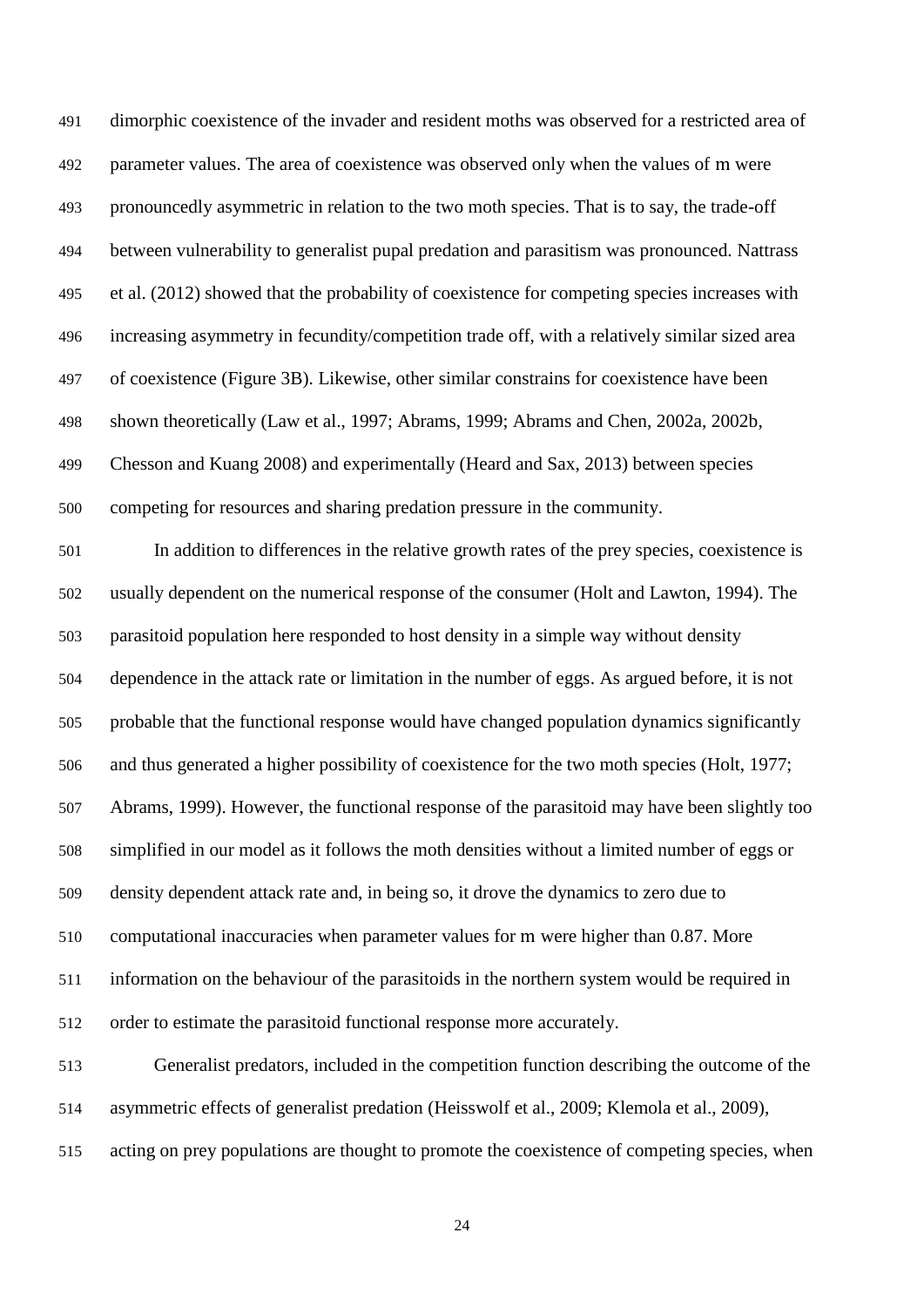the dominant competitor is more affected by predation (Hanski et al., 1991; Chase et al., 2002). This reflects the requirement of a trade off between competition and predation required for coexistence without niche divergence (Chase and Kuang 2008). We did not compare the size of the coexistence area with and without the asymmetric effects of generalist predation, and hence no conclusion can yet be reached as to whether generalist predation would promote coexistence by itself in our study system. On the other hand, empirical evidence exists on persisting coexistence of the two moth species even without significant differences in parasitism rates (Schott et al., 2010). This may indicate the importance of asymmetric generalist predation preferences in the northern system allowing for species coexistence.

## *4.2 Ecological and evolutionary consequences*

 The inherent oscillatory nature of insect herbivore-natural enemy dynamics seems to have obscured the comprehensive studying of the effects of apparent competition in these systems (Morris et al., 2005). Negative long-term effects were not inflicted on the average population densities of the resident species by the invader in our model. On the contrary, according to our modelled dynamics, invasion of the winter moth into the mountain birch ecosystem promoted higher average densities in the resident species (Figure 8B). Previous studies have reported that, when the parasitoid preference towards two hosts is not equal, the interactions often have positive effects on the less vulnerable species and negative effects on the more vulnerable species (Brassil and Abrams, 2004). Although this did not seem to be the case in our modelled system, the average population densities of the resident moth species had a general declining trend with increasing values of m (Figure 8A).

 Furthermore, apparent competition via differences in parasitoid preference in addition to the asymmetric effects of generalist predators produced asynchronous cycles for the two sympatric moth populations. Cycles were observed in more than 50% of the dynamics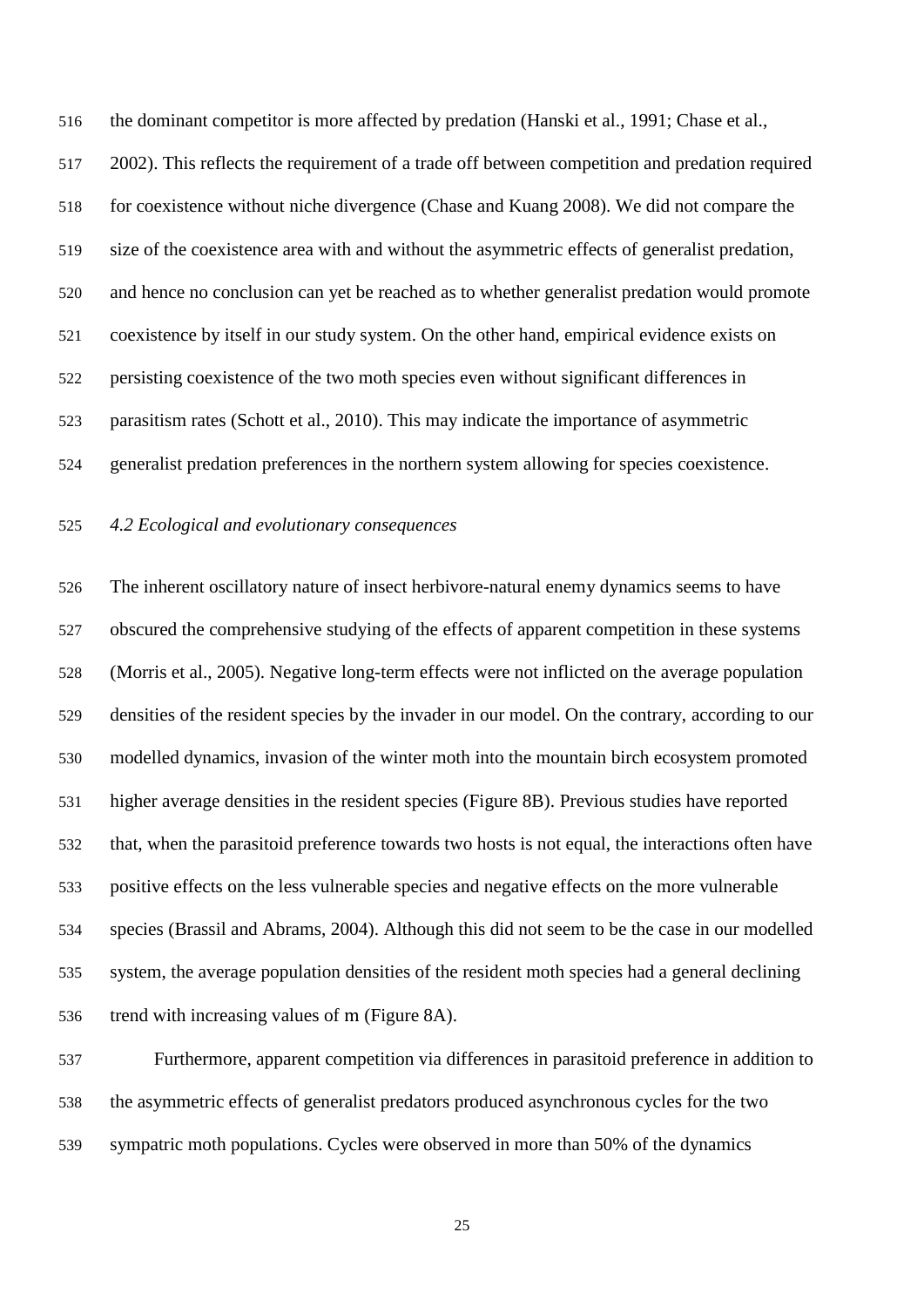observed from the parameter area of coexistence. The moth density peaks, following one another by a few years, create a prolonged defoliation pressure on the shared host, in comparison to pre-invasion situation, as has also been observed in nature (Figure 1, 6). In addition to the effects of prolonged defoliation, the relatively longer defoliation pressure due to outbreaks of two species following each other could expose the mountain birch forests to further threats, such as pathogens (Ahlholm et al., 2002; Ammunét et al., 2011).

 The modelled cycles were most similar with the observed data in parameter value pairs with large differences. This fits well with the proposed idea that the parasitoids and predators should act almost in a specialised way in order to produce the asynchronous cycles observed in nature (Klemola et al., 2008, 2009). These observations are in accordance with previous studies that have shown that switching and learning of shared natural enemies may promote coexistence and create asynchronous cycles in shared host species (Abrams and Kawecki, 1999; Ishii and Shimada, 2012).

 Our modelling effort suggested that asymmetric effects of predation and parasitism alone are able to produce a lagged synchrony in the shared host moth species. However, the cycle length in the modelled dynamics with two moth species was similar to the observed 556 cycles only at low parameter values of  $m_1(0.01 - 0.02)$  and  $m_2(0.3 - 0.4)$ . In addition, the observed 2-year lag between the moth peaks seemed to be constantly overestimated by our model, which suggested that the moth populations are most similar with a lag of 4-8 years. These inaccuracies between the modelled and observed dynamics may be explained by other exogenous and intrinsic factors, besides parasitism and predation, operating and/or regulating the dynamics of the natural populations. Abiotic factors, food quality (and quantity in outbreaks) and density dependent intrinsic mechanisms, for example, may affect the realised peak densities as well as the rate of decline at the post-peak phase of the cycles in the mountain birch forests (Tanhuanpää et al., 2002). Furthermore, the observational data on the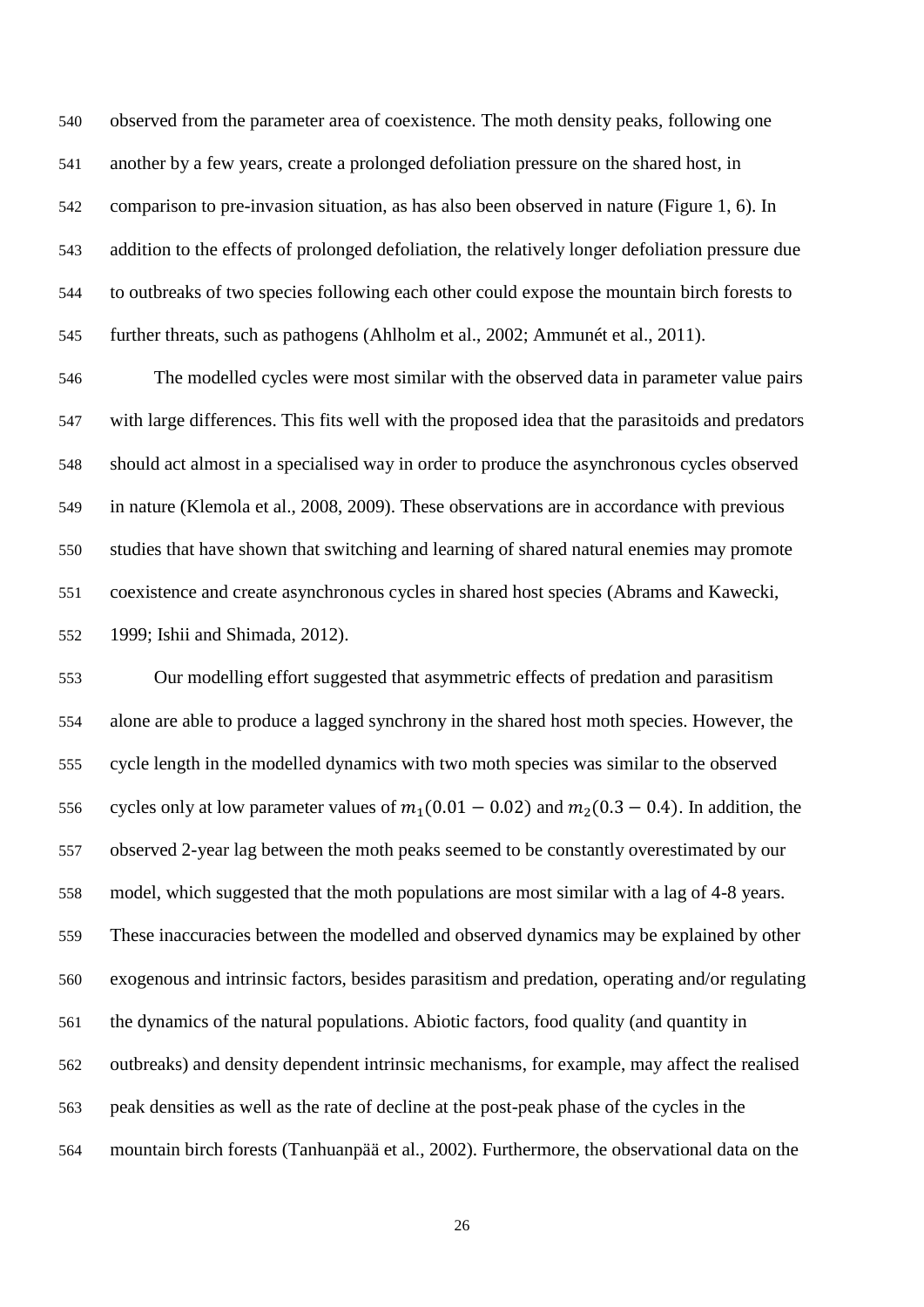asynchronous cycles comes from a relatively short period of time compared to the cycle lengths of the moth populations, which makes the comparisons between the model and the observations problematical.

 In nature, it seems that the autumnal moth reaches its high density populations first, followed by the winter moth (Tenow 1972, Figure 1). Based on our model results, the order of the moth population peaks cannot be deducted in a straightforward manner. Depending on the parameter values, the number of years between the peaks of both moth populations were equally spaced or nearly equally spaced (data not shown). For example, the populations in figure 6 each have a 16-year cycle, with one moth population following the other by 8 years. In such cases, it is not possible to say which moth population precedes the other.

 On the other hand, half of the model parameters in the area of coexistence generated stable or dampening population dynamics and also the near extinction of the preferred species was observed (Figure 8A). These dynamics have also been reported in previous studies describing populations with apparent competition (Brassil and Abrams, 2004). The modelled stable dynamics may be expected if the presence of each host in the asynchronous cycles maintains the parasitoid densities when the other host goes through a low density phase (Brassil and Abrams, 2004). Furthermore, the effects of generalist predators, depicted in the form of the competition function, have likely affected the interaction between the competing host species and a shared parasitoid (Holt and Lawton, 1994; Abrams and Chen, 2002a), thus resulting in stable or dampening dynamics.

 Overall, generalist predators acting on prey populations are thought to dampen the cyclic dynamics of competing species, when the dominant competitor is more vulnerable (Hanski et al., 1991; Chase et al., 2002). In our system, winter moths seem to suffer from a higher pupal predation rate probably due to higher vulnerability of smaller-sized pupae (Heisswolf et al., 2009; Klemola et al., 2009, T. Klemola, unpublished data). Nevertheless,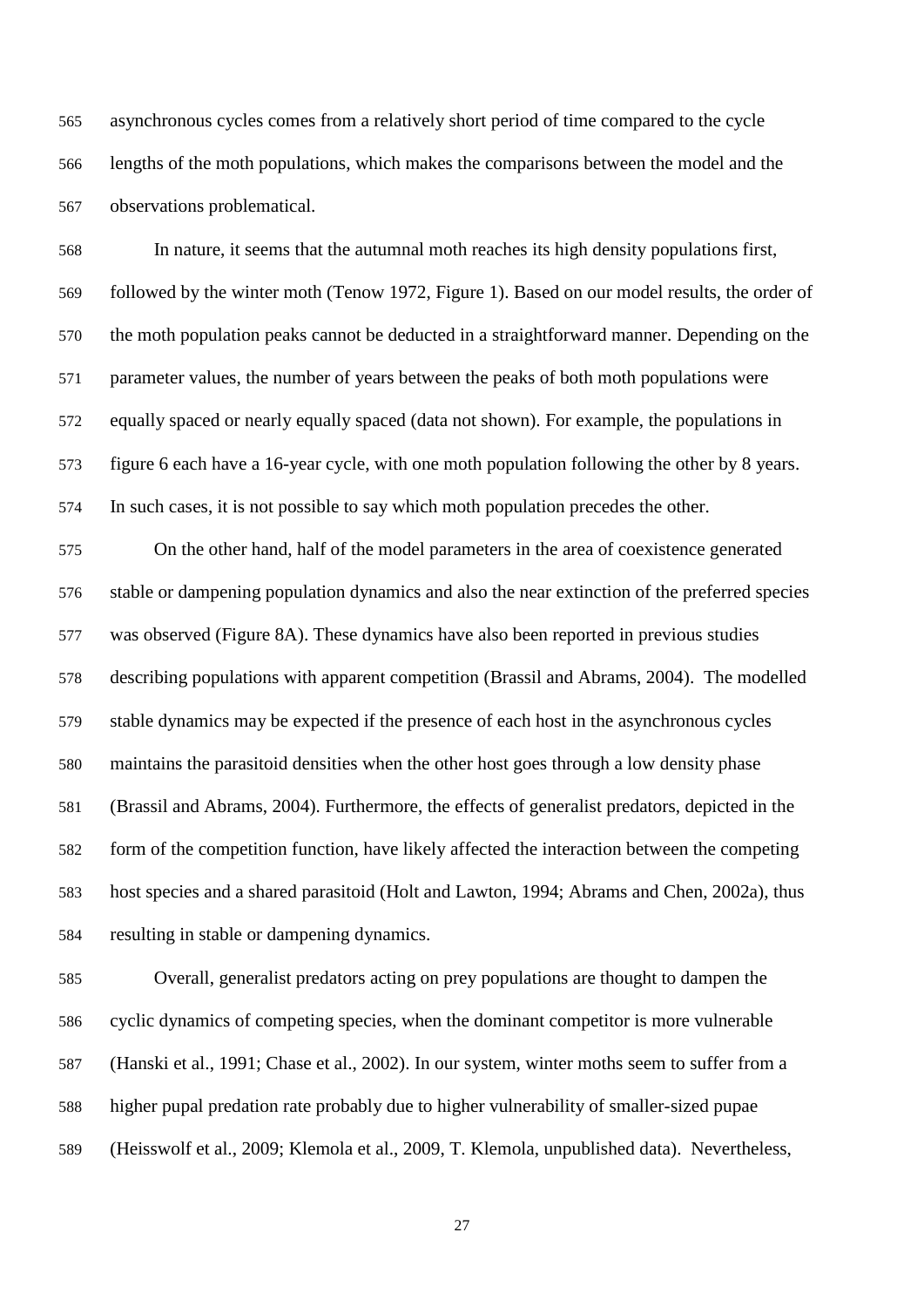cycles were observed in more than half of the dynamics in the parameter area of coexistence, thus showing no signs of the damping effect of predation on cyclic, competing prey populations in half of the parameter values. Generalists may also have promoted the asynchrony in our study system, since there is indication, that in the coastal areas the parasitism rates for the two moth species are very similar, but still cycles following each other by two years exists (Schott et al., 2012).

 It has been reported that cyclic dynamics often dampen the effects of apparent competition (Abrams et al., 1998), which might also be the case here. Nevertheless, it seems that the invasion promoted not only subsequent peaks in defoliating moth species populations, but an overall increase in the long term average of the population densities of the resident moth species. In addition, cyclicity in the resident community may have increased the potential for evolutionary diverging strategies (Geritz et al., 2007), enabling the coexistence of the two modelled species.

 In addition to cyclicity on an ecological timescale, evolutionary dynamics of the combined dimorphic trait *m* showed cyclic changes within the area of coexistence. These branching-extinction cycles drive the development of the trait from monomorphic to dimorphic, eventually driving one of the traits to extinction and back to a monomorphic trait again (Kisdi et al., 2001). These fluctuating evolutionary dynamics may be caused by the cyclic population dynamics in the ecological time scale (Khibnik and Kondrashov, 1997). The branching-extinction cycle might also reflect the tight coupling of parasitoids to the two moth populations that are able to drive the population densities to extremely low levels. However, this remains to be analytically shown.

 The invasion of the winter moth in our model seems to maintain temporal heterogeneity in the populations and in addition induce evolutionary heterogeneity in the invaded system.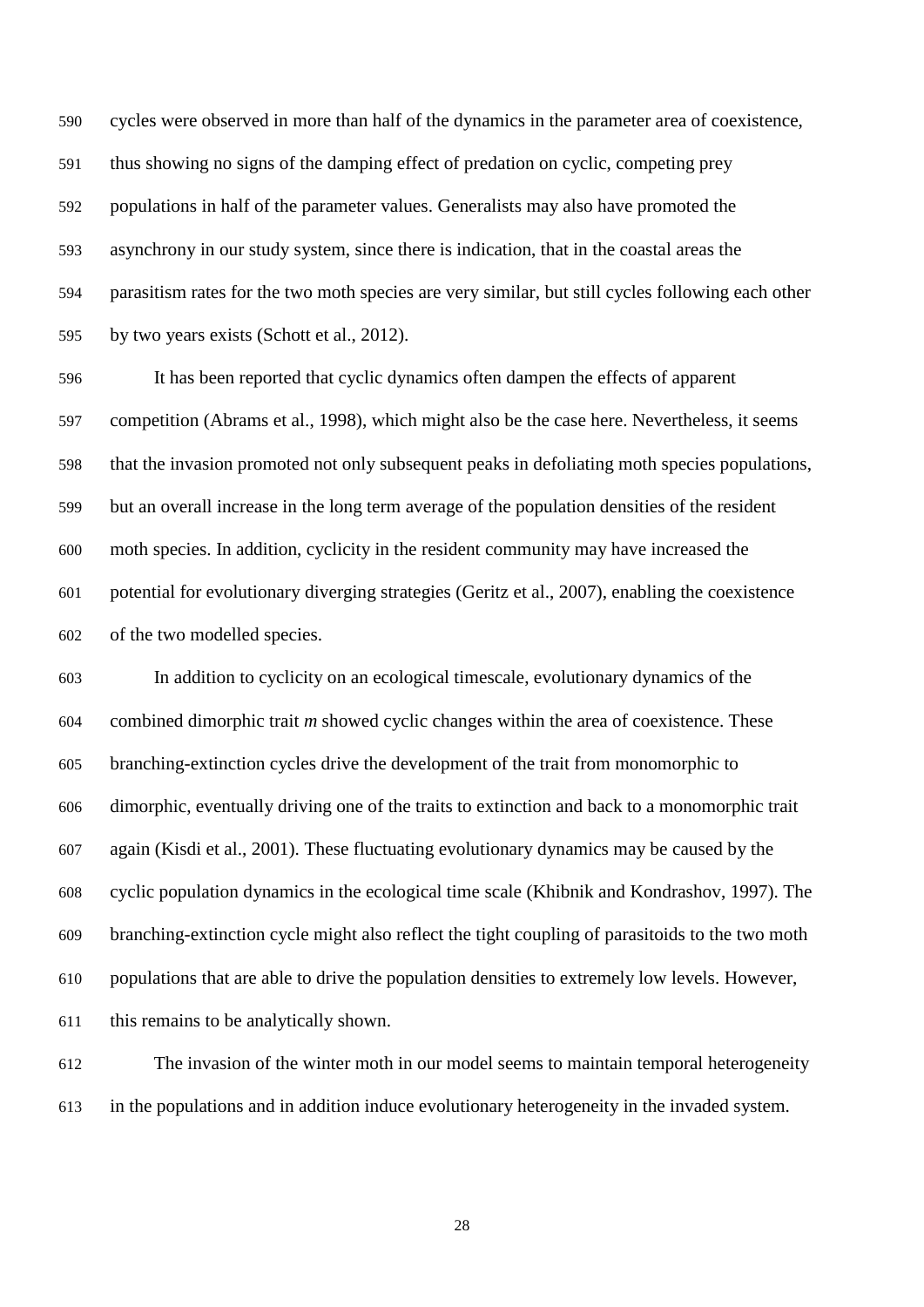The added heterogeneity in the northern system may promote further invasions (Melbourne et al., 2007) and therefore increase the probability of changes in these communities.

*4.3 Conclusions*

 To conclude, the modelling approach, using adaptive dynamics framework, revealed possible outcomes of the ongoing invasion that would otherwise have been difficult to observe because of cyclic dynamics with a long cycle period. Invasion and coexistence of a competing species sharing parasitoids with the resident was possible with pronouncedly asymmetric parameter values. The model was able to produce somewhat similar dynamics to those pertaining between the two moth species in nature. Although the short-term effects of asymmetric predation and parasitism preferences could not be observed in nature over the course of a single study year (Klemola et al., 2009), the long-term effects seemed to be positive on the resident species in the parameter area under investigation, most likely increasing the defoliation pressure on the shared host plant. In sum, this study represents an example of potential indirect effects of an invasive species on the resident community (Kenis et al., 2009). However, the modelled dynamics were not evolutionarily stable, with the alternatives being equilibrium densities for the moth and parasitoid species and even extinction of the preferred moth species following branching-extinction cycles. This implies that the observed asynchronous cycles may not persist over an evolutionary time-scale, but drastic changes in the community may be inflicted by the invasive moth species.

**5. Acknowledgements**

 We thank Matt P. Ayres, Derek M. Johnson, Ole Petter Vindstad and two anonymous reviewers for their valuable comments on the manuscript. This study was funded by the Maj and Tor Nessling Foundation (project numbers 2008079, 2009033 and 2010055 to T.K.), the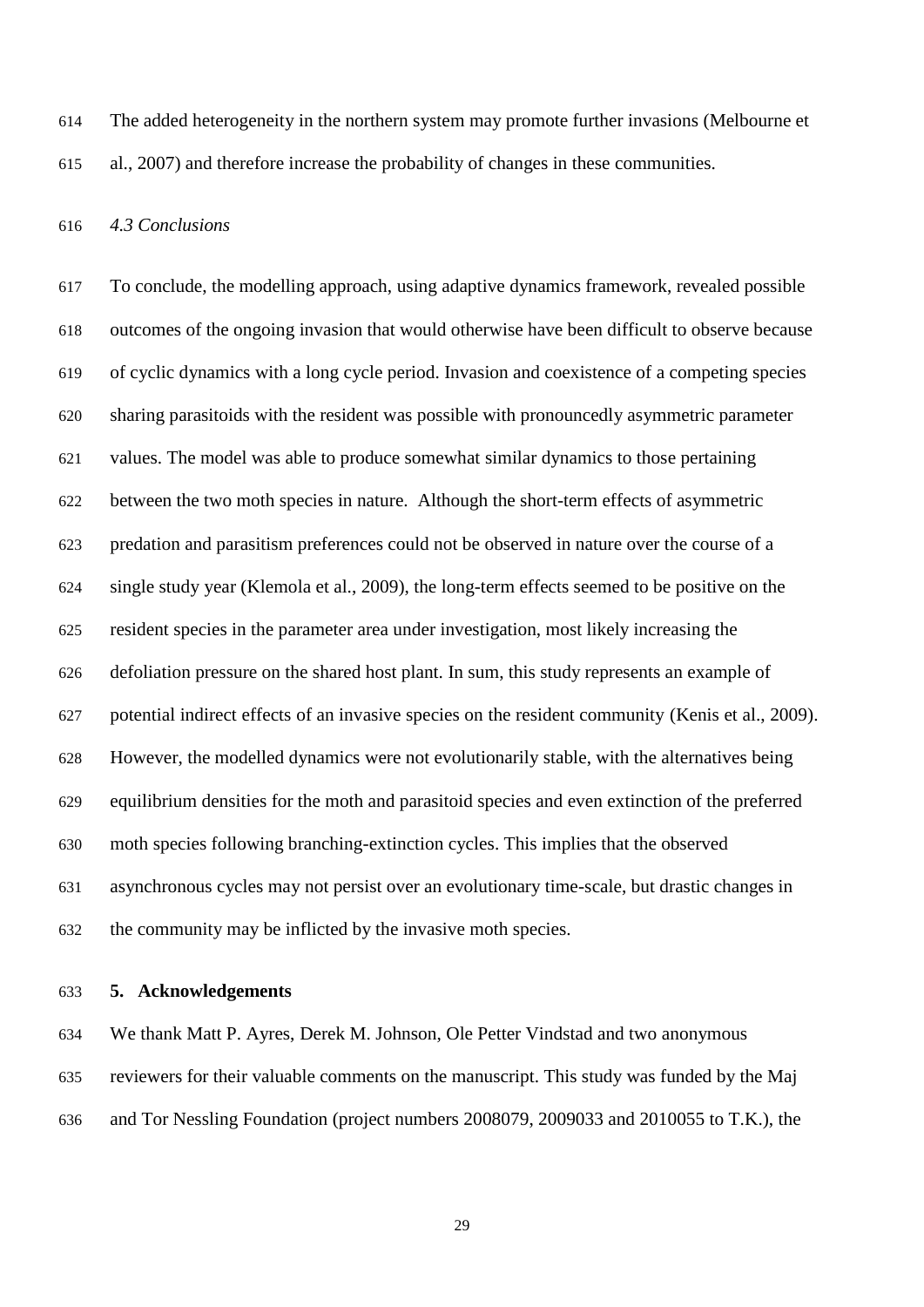- Turku University Foundation (7614 to T.A.), and the Academy of Finland 128323 to K.P. and
- 129143 to T.K.).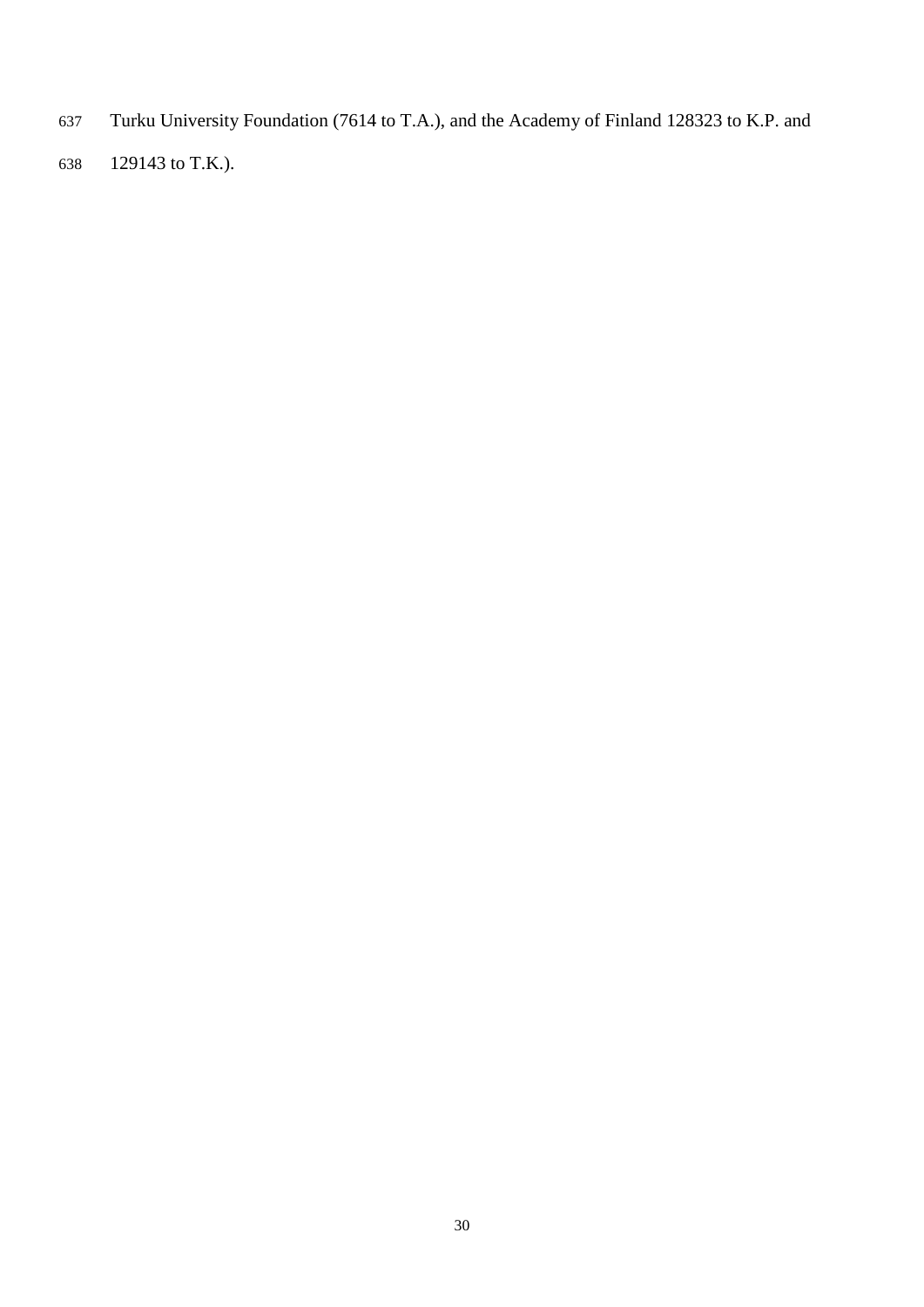#### **6. References**

- Abrams, P.A., 1999. Is predator-mediated coexistence possible in unstable systems? Ecology 80, 608–621.
- Abrams, P.A., Chen, X., 2002a. The evolution of traits affecting resource acquisition and predator vulnerability: character displacement under real and apparent competition. The American Naturalist 160, 692–704.
- Abrams, P.A., Chen, X., 2002b. The effect of competition between prey species on the evolution of their vulnerabilities to a shared predator. Evolutionary Ecology Research 4, 897–909.
- Abrams, P.A., Holt, R.D., Roth, J.D., 1998. Apparent competition or apparent mutualism? Shared predation when populations cycle. Ecology 79, 201–212.
- Abrams, P.A., Kawecki, T.J., 1999. Adaptive host preference and the dynamics of host-parasitoid interactions. Theoretical Population Biology 56, 307–324.
- Ahlholm, J., Helander, M.L., Elamo, P., Saloniemi, I., Neuvonen, S., Hanhimäki, S., Saikkonen, K., 2002. Micro-fungi and invertebrate herbivores on birch trees: fungal mediated plant-herbivore interactions or responses to host quality? Ecology Letters 5, 648–655.
- Ammunét, T., Heisswolf, A., Klemola, N., Klemola, T., 2010. Expansion of the winter moth outbreak range: no restrictive effects of competition with the resident autumnal moth. Ecological Entomology 35, 45–52.
- Ammunét, T., Kaukoranta, T., Saikkonen, K., Repo, T., Klemola, T., 2012. Invasive and resident defoliators in a changing climate: cold tolerance and predictions concerning extreme winter cold as a range limiting factor. Ecological Entomology 37, 212–220.
- Ammunét, T., Klemola, T., Saikkonen, K., 2011. Impact of host plant quality on geometrid moth expansion on environmental and local population scales. Ecography 34, 848–855.
- Berryman, A.A., 1996. What causes population cycles of forest Lepidoptera? Trends in Ecology & Evolution 11, 28–32.

# Brassil, C.E., Abrams, P.A., 2004. The prevalence of asymmetrical indirect effects in two-host-one-parasitoid systems. Theoretical Population Biology 66, 71–82.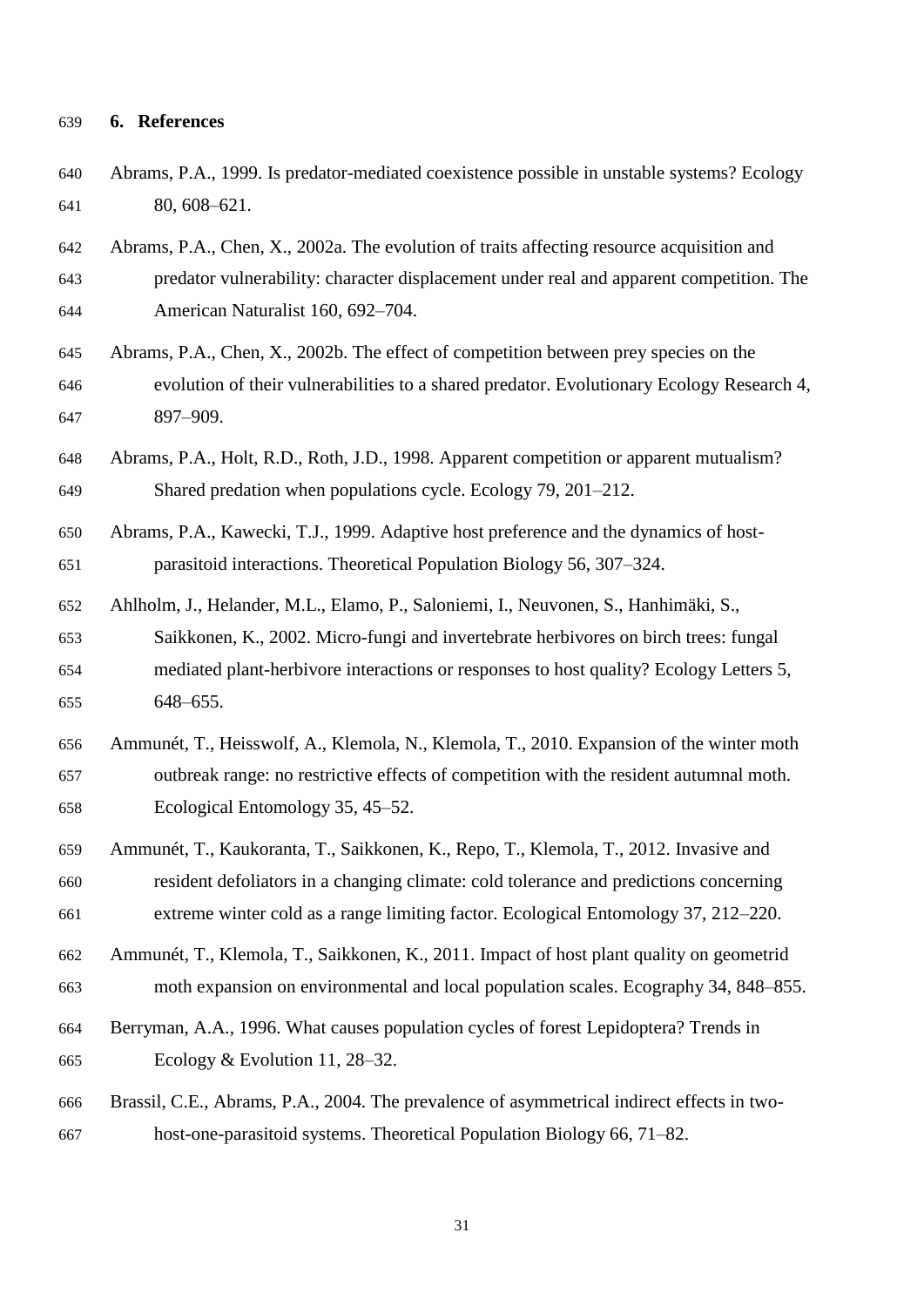- Bylund, H., 1999. Climate and the population dynamics of two insect outbreak species in the north. Ecological Bulletins 47, 54–62.
- Chase, J.M., Abrams, P.A., Grover, J., Diehl, S., Chesson, P.L., Holt, R.D., Richards, S.A., Nisbet, R.M., Case, T.J., 2002. The interaction between predation and competition: a review and synthesis. Ecology Letters 5, 302–315.
- Chesson, P., Kuang, J.J., 2008. The interaction between predation and competition. Nature 456, 235–238.
- Chesson, P.L., 2000. Mechanisms of maintenance of species diversity. Annual Review of Ecology and Systematics 31, 343–366.
- Christiansen, F.B., 1991. On conditions for evolutionary stability for a continuously varying character. The American Naturalist 138, 37–50.
- Connell, J.H., 1983. On the prevalence and relative importance of interspecific competition : evidence from field experiments. The American Naturalist 122, 661–696.
- Denno, R.F., McClure, M.S., Ott, J.R., 1995. Interspecific interactions in phytophagous insects - competition reexamined and resurrected. Annual Review of Entomology 40, 297–331.
- Dercole, F., 2003. Remarks on branching-extinction evolutionary cycles. Journal of Mathematical Biology 47, 569–580.
- Doebeli, M., 2011. Adaptive Diversification. Princeton University Press, Princeton, New Jersey, USA.
- Egas, M., Dieckmann, U., Sabelis, M.W., 2004. Evolution restricts the coexistence of specialists and generalists: the role of trade-off structure. The American Naturalist 163, 518–31.
- Geritz, S. a H., Kisdi, É., Yan, P., 2007. Evolutionary branching and long-term coexistence of cycling predators: critical function analysis. Theoretical Population Biology 71, 424–35.
- Geritz, S.A.H., Kisdi, É., Meszéna, G., Metz, J.A.J., 1998. Evolutionary singular strategies and the adaptive growth and branching of the evolutionary tree. Evolutionary Ecology 12, 35–57.
- Geritz, S.A.H., Metz, J.A.J., Kisdi, É., Meszéna, G., 1997. Dynamics of adaptation and evolutionary branching. Physical Review Letters 78, 2024–2027.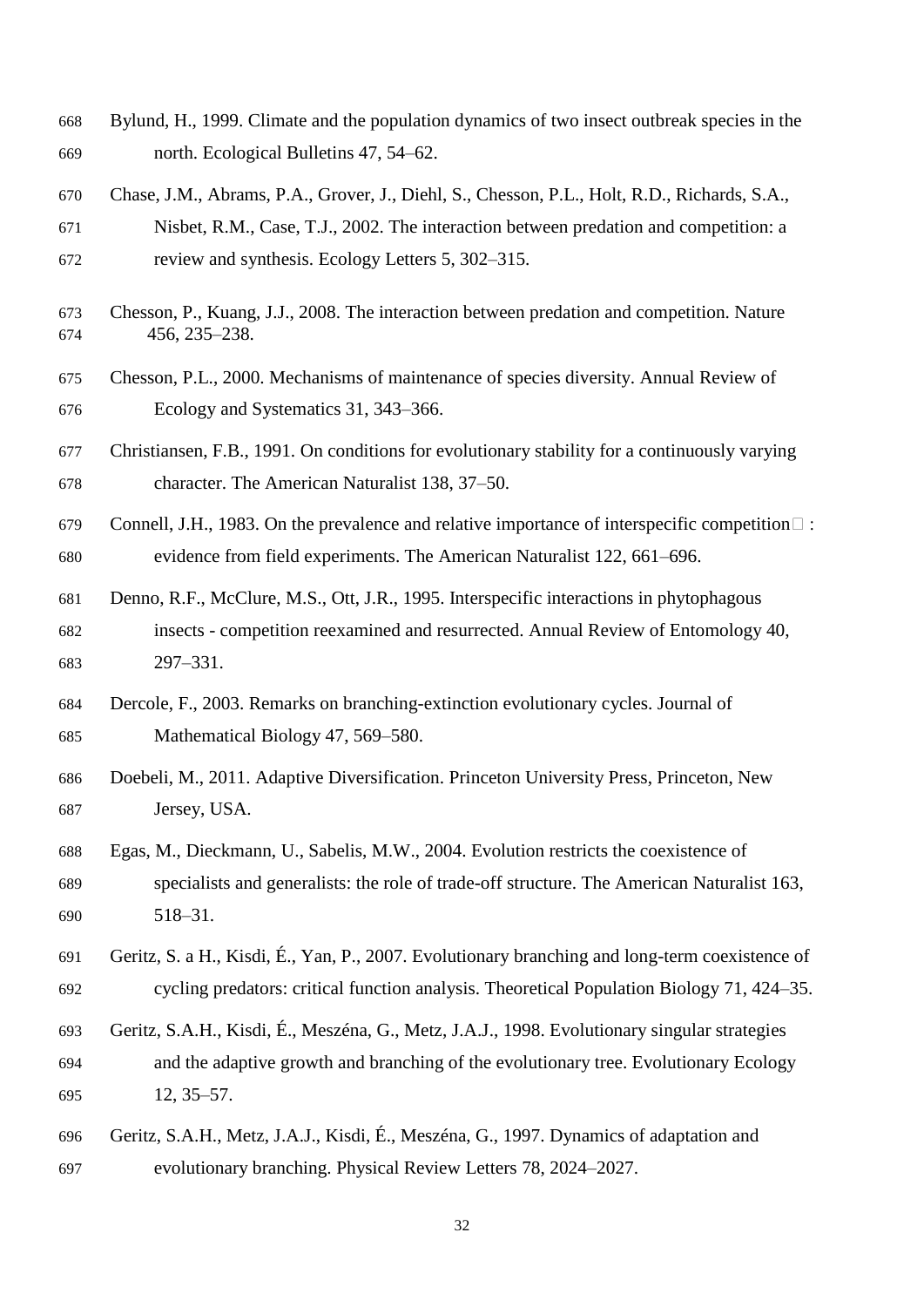- Hagen, S.B., Jepsen, J.U., Ims, R.A., Yoccoz, N.G., 2007. Shifting altitudinal distribution of outbreak zones of winter moth *Operophtera brumata* in sub-arctic birch forest: a response to recent climate warming? Ecography 30, 299–307.
- Hairston, N.G., Smith, F.E., Slobodkin, L.B., 1960. Community structure, population control, and competition. The American Naturalist 94, 421–425.
- Hanski, I., Hansson, L., Henttonen, H., 1991. Specialist predators, generalist predators, and the Microtine rodent cycle. Journal of Animal Ecology 60, 353–367.
- Harrison, S., Karban, R., 1986. Effects on an early-season folivorous moth on the success of a later season species, mediated by a change in the quality of the shared host , Lupinus arboreus Sims. Oecologia 69, 354–359.
- Haukioja, E., Hanhimäki, S., Niemelä, P., 1988. The autumnal moth in Fennoscandia, in: Berryman, A.A. (Ed.), Dynamics of Forest Insect Populations: Patterns, Causes, Implications. Plenum, pp. 163–178.
- Heard, M.J., Sax, D.F., 2013. Coexistence between native and exotic species is facilitated by asymmetries in competitive ability and susceptibility to herbivores. Ecology Letters 16, 206–13.
- Heisswolf, A., Klemola, N., Ammunét, T., Klemola, T., 2009. Responses of generalist invertebrate predators to pupal densities of autumnal and winter moths under field conditions. Ecological Entomology 34, 709–717.
- Hogstad, O., 2005. Numerical and functional responses of breeding passerine species to mass occurrence of geometrid caterpillars in a subalpine birch forest: a 30-year study. Ibis 147.
- Holt, R.D., 1977. Predation, apparent competition and the structure of prey communities. Theoretical Population Biology 12, 197–229.
- Holt, R.D., Barfield, M., 2003. Impacts of temporal variation on apparent competition and coexistence in open ecosystems. Oikos 101, 49–58.
- Holt, R.D., Barfield, M., 2009. Trophic interactions and range limits: the diverse roles of predation. Proceedings of the Royal Society B-Biological Sciences 276, 1435–1442.
- Holt, R.D., Grover, J., Tilman, D., 1994. Simple rules for interspecific dominance in systems with exploitative and apparent competition. The American Naturalist 144, 741–771.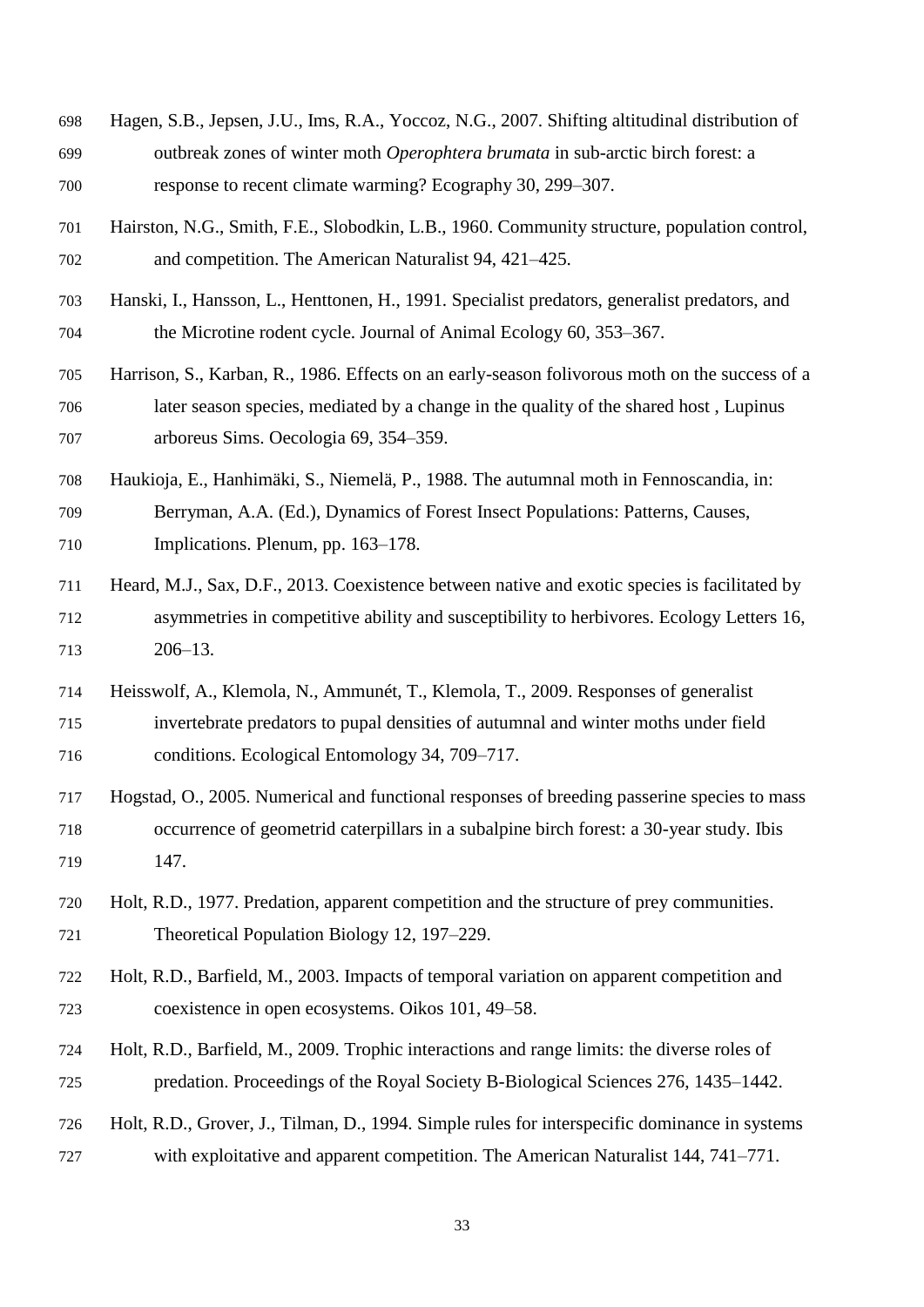- Holt, R.D., Lawton, J.H., 1993. Apparent competition and enemy-free space in insect host- parasitoid communities. The American Naturalist 142, 623–645. Holt, R.D., Lawton, J.H., 1994. The ecological consequences of shared natural enemies. Annual Review of Ecology and Systematics 25, 495–520. Ishii, Y., Shimada, M., 2012. Learning predator promotes coexistence of prey species in host – parasitoid systems. Proceedings of the National Academy of Sciences 109, 5116–5120. Jepsen, J.U., Hagen, S.B., Ims, R.A., Yoccoz, N.G., 2008. Climate change and outbreaks of the geometrids *Operophtera brumata* and *Epirrita autumnata* in subarctic birch forest: evidence of a recent outbreak range expansion. Journal of Animal Ecology 77, 257–264. Jepsen, J.U., Hagen, S.B., Karlsen, S.-R., Ims, R.A., 2009. Phase-dependent outbreak dynamics of geometrid moth linked to host plant phenology. Proceedings of the Royal Society B-Biological Sciences 276, 4119–4128. Jepsen, J.U., Kapari, L., Hagen, S.B., Schott, T., Vindstad, O.P.L., Nilssen, A.C., Ims, R.A., 2011. Rapid northwards expansion of a forest insect pest attributed to spring phenology matching with sub-Arctic birch. Global Change Biology 17, 2071–2083. Jones, E.I., Gomulkiewicz, R., 2012. Biotic interactions, rapid evolution, and the establishment of introduced species. The American Naturalist 179, E28–36. Juliano, S.A., Lounibos, L.P., 2005. Ecology of invasive mosquitoes: effects on resident species and on human health. Ecology Letters 8, 558–574. Kaplan, I., Denno, R.F., 2007. Interspecific interactions in phytophagous insects revisited: a quantitative assessment of competition theory. Ecology Letters 10, 977–994 ST – Interspecific interactions in phytop. Kenis, M., Auger-Rozenberg, M.-A., Roques, A., Timms, L., Pere, C., Cock, M.J.W., Settele, J., Augustin, S., López-Vaamonde, C., 2009. Ecological effects of invasive alien insects. Biological Invasions 11, 21–45. Khibnik, A.I., Kondrashov, A.S., 1997. Three mechanisms of Red Queen dynamics. Proceedings of the Royal Society B: Biological Sciences 264, 1049–1056.
- Kisdi, E., 1999. Evolutionary branching under asymmetric competition. J. Theor. Biol. 197, 149–62.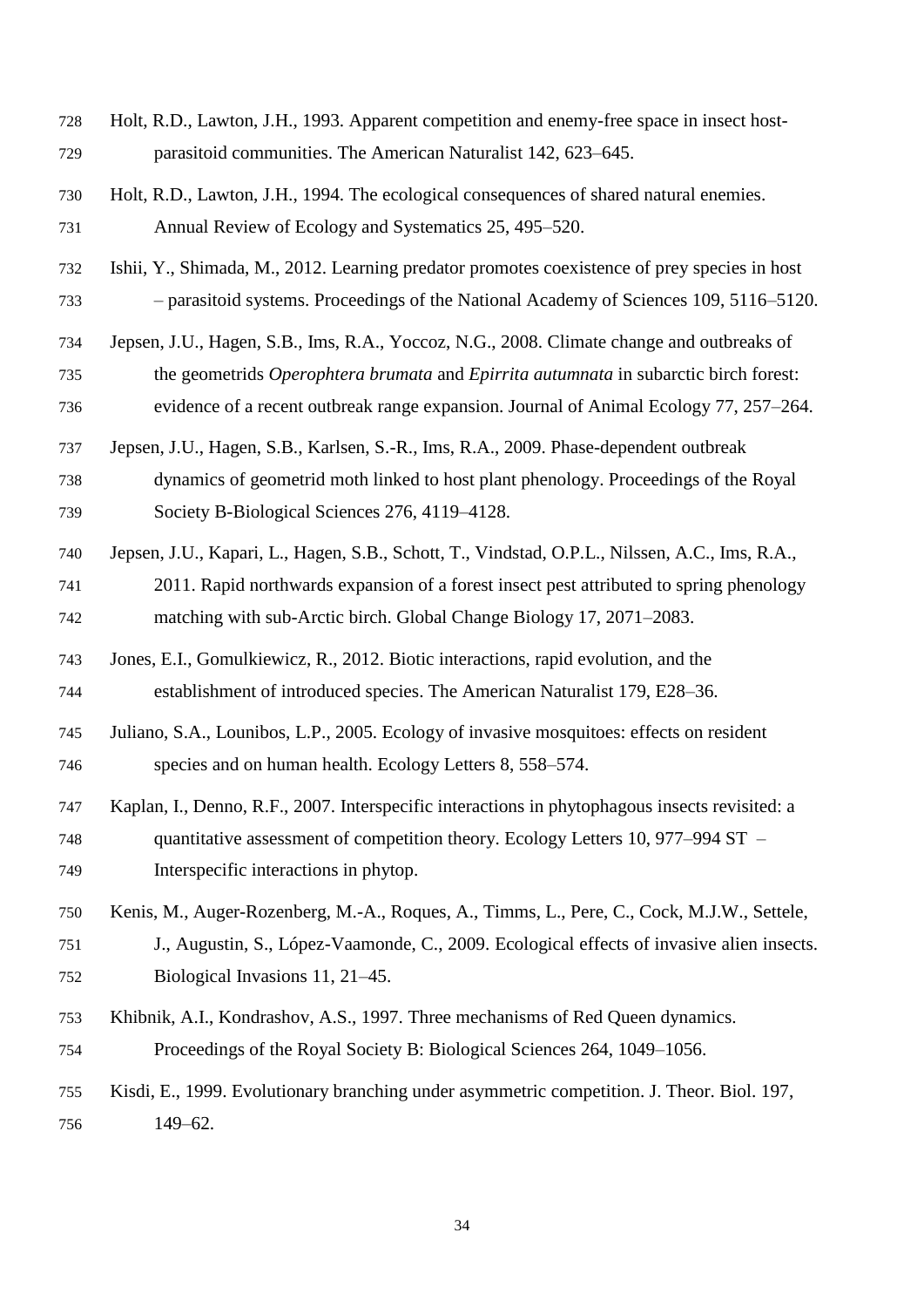- Kisdi, É., Jacobs, F.J.A., Geritz, S.A.H., 2001. Red Queen evolution by cycles of evolutionary branching and extinction. Selection 161–176.
- Klemola, N., Andersson, T., Ruohomäki, K., Klemola, T., 2010. Experimental test of parasitism hypothesis for populations cycles of a forest lepidopteran. Ecology 91, 2506– 2513.
- Klemola, N., Heisswolf, A., Ammunét, T., Ruohomäki, K., Klemola, T., 2009. Reversed impacts by specialist parasitoids and generalist predators may explain a phase lag in moth cycles: a novel hypothesis and preliminary field tests. Annales Zoologici Fennici 46, 380–393.
- Klemola, T., Andersson, T., Ruohomäki, K., 2008. Fecundity of the autumnal moth depends on pooled geometrid abundance without a time lag: implications for cyclic population dynamics. Journal of Animal Ecology 77, 597–604.
- Klemola, T., Klemola, N., Andersson, T., Ruohomäki, K., 2007. Does immune function influence population fluctuations and level of parasitism in the cyclic geometrid moth? Population Ecology 49, 165–178.
- Klemola, T., Tanhuanpää, M., Korpimäki, E., Ruohomäki, K., 2002. Specialist and generalist natural enemies as an explanation for geographical gradients in population cycles of northern herbivores. Oikos 99, 83–94.
- Lau, J. A, 2012. Evolutionary indirect effects of biological invasions. Oecologia 170, 171–81.
- Law, R., Marrow, P., Dieckmann, U., 1997. On evolution under asymmetric competition. Evolutionary Ecology 11, 485–501.
- Lehtonen, J., 1987. Recovery and development of birch forests damaged by *Epirrita- autumnata* in Utsjoki area, North Finland. Reports from the Kevo Subarctic Research Station 20, 35–39.
- MacArthur, R.M., 1970. Species Packing and Competitive Equilibrium for Many Species. Theor. Popul. Biol. 1, 1–11.
- Maynard Smith, J., 1958. The effects of temperature and of egg-laying on the longevity of Drosophila subobscura. Journal of Experimental Biology 53, 832–842.
- Melbourne, B.A., Cornell, H. V, Davies, K.F., Dugaw, C.J., Elmendorf, S., Freestone, A.L., Hall, R.J., Harrison, S., Hastings, A., Holland, M., Holyoak, M., Lambrinos, J.G.,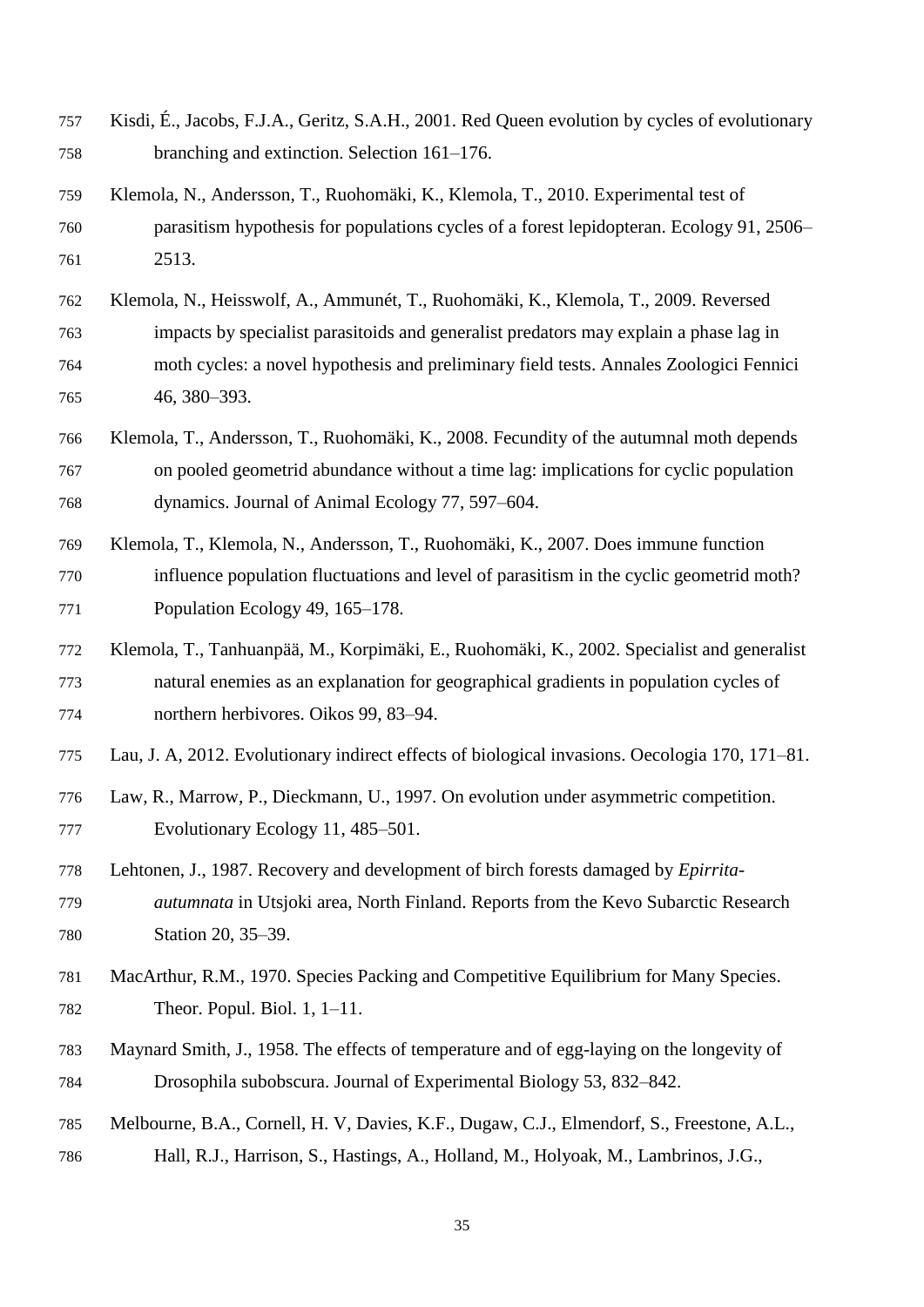| 787 | Moore, K., Yokomizo, H., 2007. Invasion in a heterogeneous world: resistance,                  |
|-----|------------------------------------------------------------------------------------------------|
| 788 | coexistence or hostile takeover? Ecology Letters 10, 77–94.                                    |
| 789 | Menéndez, R., González-Megías, A., Lewis, O.T., Shaw, M.R., Thomas, C.D., 2008. Escape         |
| 790 | from natural enemies during climate-driven range expansion: a case study. Ecological           |
| 791 | Entomology 33, 413-421.                                                                        |
| 792 | Metz, J.A.J., Geritz, S.A.H., Meszéna, G., Jacobs, F.J.A., van Heerwaarden, J.S., 1996.        |
| 793 | Adaptive Dynamics, a geometrical study of the consequences of nearly faithful                  |
| 794 | reproduction, in: van Strien, S.J., Verduyn Lunel, S.M. (Eds.), Stochastic and Spatial         |
| 795 | Structures of Dynamical Systems. KNAW Verhandelingen, Afd. Natuurkunde, North                  |
| 796 | Holland, Amsterdam, pp. 183-231.                                                               |
| 797 | Metz, J.A.J., Nisbet, R.M., Geritz, S.A.H., 1992. How should we define "fitness" for general   |
| 798 | ecological scenarios? Trends in Ecology & Evolution 7, 198–202.                                |
| 799 | Mooney, H.A., Cleland, E.E., 2001. The evolutionary impact of invasive species. Proceedings    |
| 800 | of the National Academy of Sciences 98, 5446–5451.                                             |
| 801 | Morris, R.J., Lewis, O.T., Godfray, H.C.J., 2004. Experimental evidence for apparent           |
| 802 | competition in a tropical forest food web. Nature 428, 310–313.                                |
| 803 | Morris, R.J., Lewis, O.T., Godfray, H.C.J., 2005. Apparent competition and insect community    |
| 804 | structure: towards a spatial perspective. Annales Zoologici Fennici 42, 449–462.               |
| 805 | Mougi, A., 2010. Coevolution in a one predator-two prey system. PLoS One 5.                    |
| 806 | Nattrass, S., Baigent, S., Murrell, D.J., 2012. Quantifying the likelihood of co-existence for |
| 807 | communities with asymmetric competition. Bulletin of Mathematical Biology 74, 2315–            |
| 808 | 38.                                                                                            |
| 809 | Owen, M.R., Lewis, M. a, 2001. How predation can slow, stop or reverse a prey invasion.        |
| 810 | Bulletin of Mathematical Biology 63, 655–84.                                                   |
| 811 | Parvinen, K., 1999. Evolution of migration in a metapopulation. Bulletin of Mathematical       |
| 812 | Biology 61, 531–50.                                                                            |
| 813 | Péré, C., Augustin, S., Tomov, R., Peng, L., Turlings, T.C.J., Kenis, M., 2010. Species        |
| 814 | richness and abundance of native leaf miners are affected by the presence of the               |
| 815 | invasive horse-chestnut leaf miner. Biological Invasions 12, 1011-1021.                        |
|     |                                                                                                |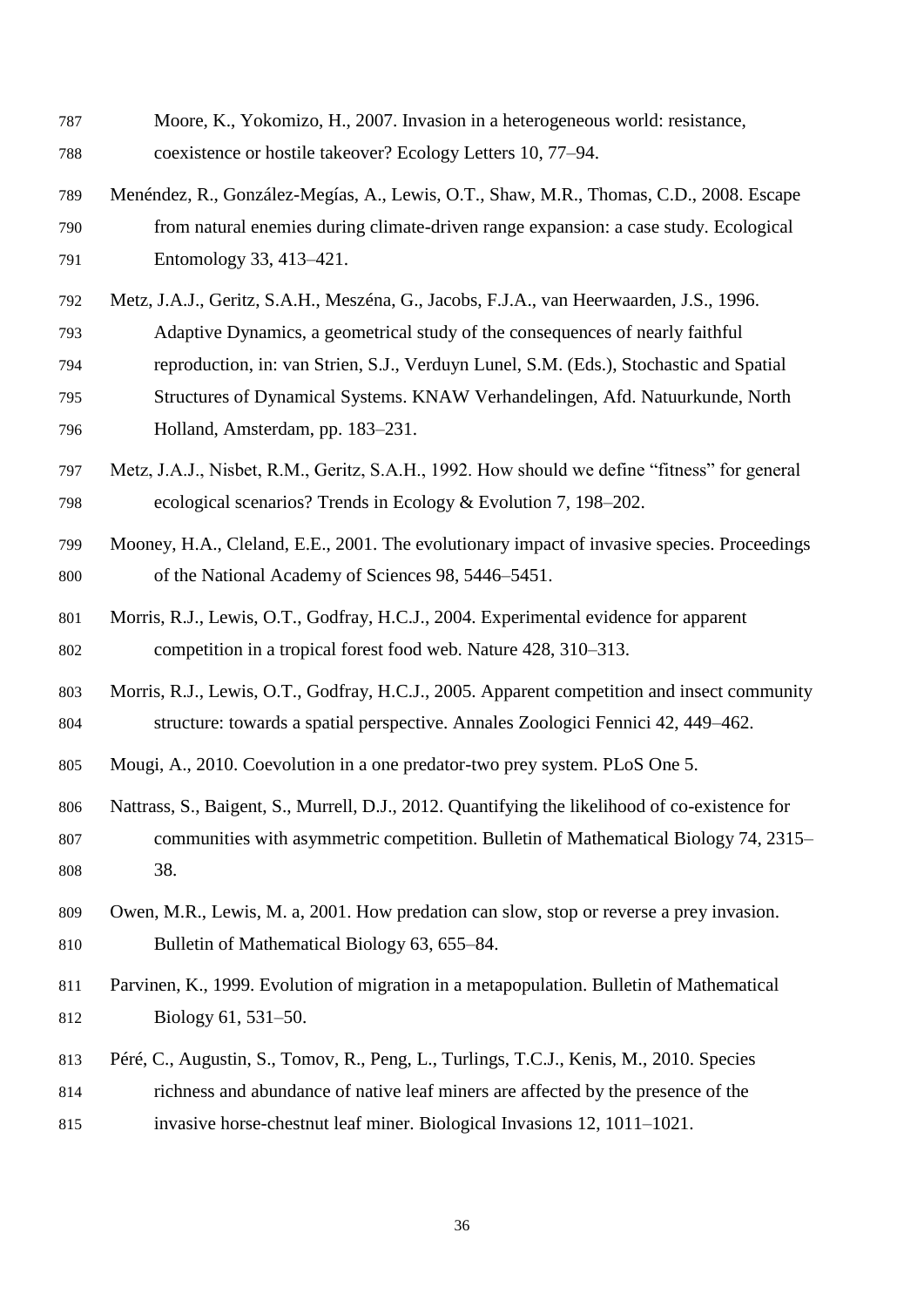- Pintor, L.M., Brown, J.S., Vincent, T.L., 2011. Evolutionary game theory as a framework for studying biological invasions. The American Naturalist 177, 410–423.
- Redman, A.M., Scriber, J.M., 2000. Competition between the gypsy moth, *Lymantria dispar*, and the northern tiger swallowtail, *Papilio canadensis*: interactions mediated by host plant chemistry, pathogens, and parasitoids. Oecologia 125, 218–228.
- Sakai, A.K., Allendorf, F.W., Holt, J.S., Lodge, D.M., Molofsky, J., With, K.A., Baughman, S., Cabin, R.J., Cohen, J.E., Ellstrand, N.C., McCauley, D.E., O'Neil, P., Parker, I.M.,
- Thompson, J.N., Weller, S.G., 2001. The population biology of invasive species. Annual Review of Ecology and Systematics 32, 305–332.
- Schoener, T.W., 1974. Resource partitioning in ecological communities. Science 185, 27–39.
- Schott, T., Hagen, S.B., Ims, R.A., Yoccoz, N.G., 2010. Are population outbreaks in sub-
- arctic geometrids terminated by larval parasitoids? The Journal of Animal Ecology 79, 701–708.
- Schott, T., Ims, R.A., Hagen, S.B., Yoccoz, N.G., 2012. Sources of variation in larval parasitism of two sympatrically outbreaking birch forest defoliators. Ecological Entomology 37, 471–479.
- Settle, W.H., Wilson, L.T., 1990. Invasion by the Variegated Leafhopper and biotic interactions : parasitism , competition , and apparent competition. Ecology 71, 1461– 1470.
- Shea, K., Chesson, P.L., 2002. Community ecology theory as a framework for biological invasions. Trends in Ecology & Evolution 17, 170–176.
- Tack, A.J.M., Ovaskainen, O., Harrison, P.J., Roslin, T., 2009. Competition as a structuring force in leaf miner communities. Oikos 118, 809–818.
- Tanhuanpää, M., Ruohomäki, K., Turchin, P., Ayres, M.P., Bylund, H., Kaitaniemi, P.,
- Tammaru, T., Haukioja, E., 2002. Population cycles of the autumnal moth in
- Fennoscandia, in: Berryman, A. (Ed.), Population Cycles: The Case for Trophic Interactions. Oxford University Press, Cary, NC, USA, pp. 157–169.
- Tenow, O., 1972. The outbreaks of *Oporinia autumnata* Bkh. and *Operophtera spp*. (Lep., Geometridae) in the Scandinavian mountain chain and northern Finland 1862-1968.